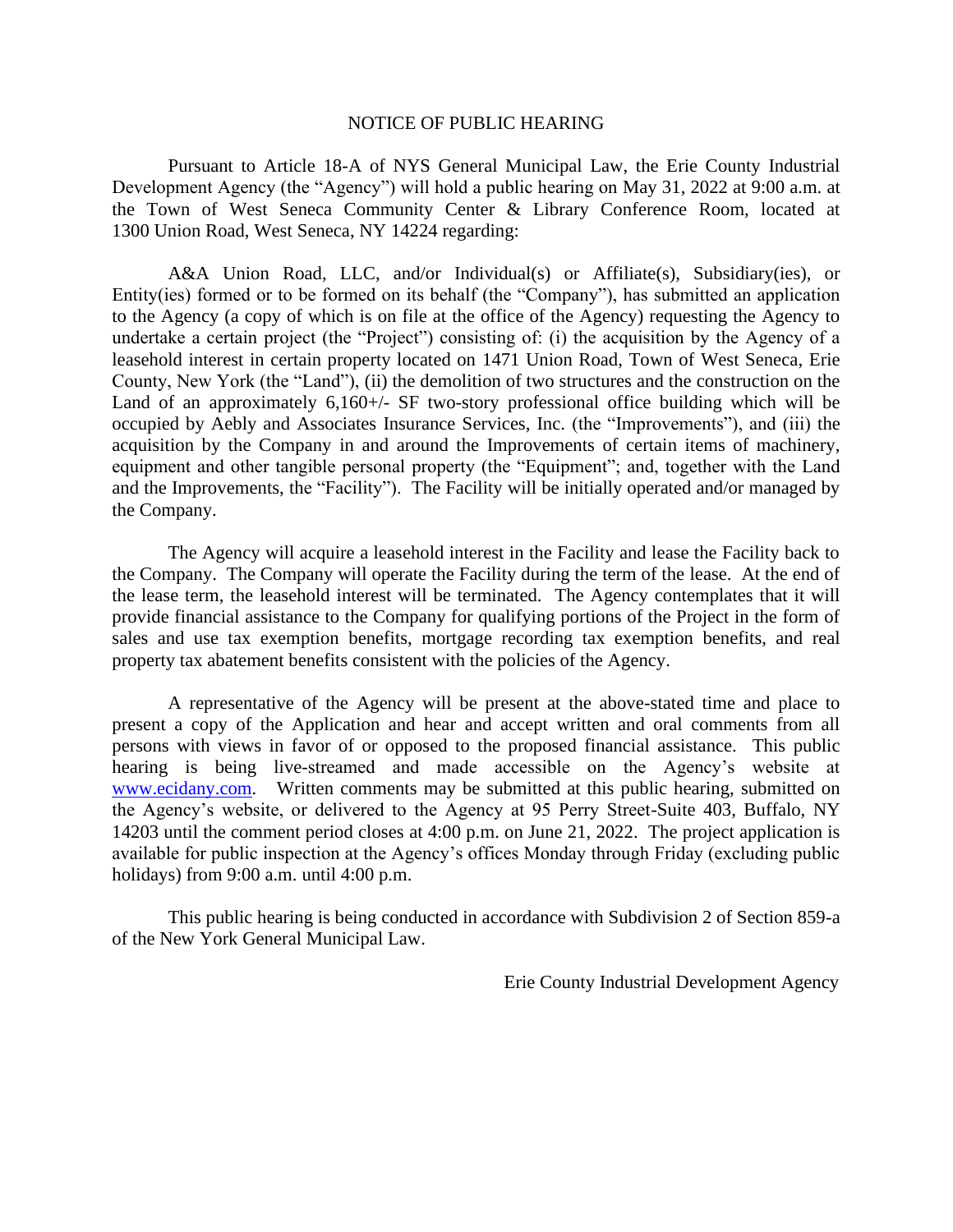

## **A&A Union Road LLC**

Instructions and Insurance [Requirements](https://www.ecidany.com/documents/tax_incentives_app/Instructions_and_Insurance_Req.PDF) Document

## **Section I: Applicant Background Information**

Please answer all questions. Use "None" or "Not Applicable" where necessary. Information in this application may be subject to public review under New York State Law.

## Applicant Information - Company Receiving Benefit

| <b>Project Name</b>        | Aebly and Associates Insurance Services, Inc.             |
|----------------------------|-----------------------------------------------------------|
| <b>Project Summary</b>     | Construction of a new Insurance Office<br><b>Building</b> |
| <b>Applicant Name</b>      | A&A Union Road, LLC                                       |
| <b>Applicant Address</b>   | 3638 Seneca Street                                        |
| <b>Applicant Address 2</b> |                                                           |
| <b>Applicant City</b>      | West Seneca                                               |
| <b>Applicant State</b>     | New York                                                  |
| <b>Applicant Zip</b>       | 14224                                                     |
| Phone                      | (716) 479-4620                                            |
| Fax                        | (716) 675-2104                                            |
| E-mail                     | jaebly@aeblyandassociates.com                             |
| Website                    | www.aeblyandassociates.com                                |
| <b>NAICS Code</b>          | 524210, 524298 & 524292                                   |
|                            |                                                           |

## Business Organization

| <b>Type of Business</b>                    | Limited Liability Company |
|--------------------------------------------|---------------------------|
| <b>Year Established</b>                    | 1976                      |
| State in which Organization is established | New York                  |

## Individual Completing Application

| <b>Name</b>      | Julius W. Aebly, Jr. |
|------------------|----------------------|
| Title            | President            |
| <b>Address</b>   | 3638 Seneca St       |
| <b>Address 2</b> |                      |
| City             | West Seneca          |
| <b>State</b>     | New York             |
| Zip              | 14224                |
| Phone            | (716) 479-4620       |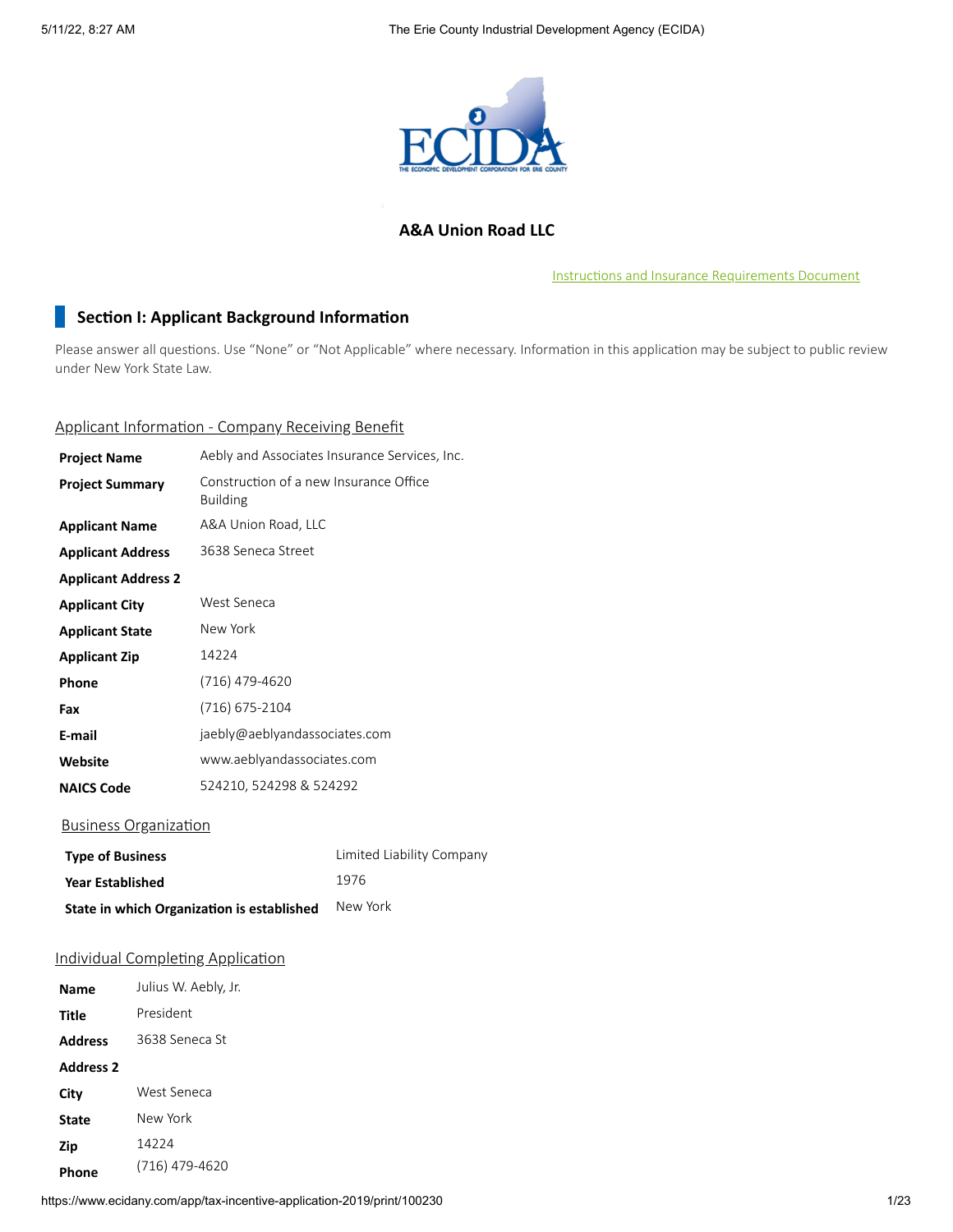- **Fax** (716) 675-2104
- **E-Mail** jaebly@aeblyandassociates.com

## Company Contact (if different from individual completing application)

| <b>Name</b>      |  |
|------------------|--|
| <b>Title</b>     |  |
| <b>Address</b>   |  |
| <b>Address 2</b> |  |
| City             |  |
| <b>State</b>     |  |
| Zip              |  |
| Phone            |  |
| Fax              |  |
| E-Mail           |  |

## Company Counsel

| Name of<br>Attorney | Brian Attea                              |
|---------------------|------------------------------------------|
| Firm Name           | Attea & Attea, P.C.                      |
| <b>Address</b>      | 11 Main Street                           |
| <b>Address 2</b>    |                                          |
| City                | Hamburg                                  |
| State               | New York                                 |
| Zip                 | 14075                                    |
| Phone               | (716) 648-7000                           |
| Fax                 | (713) 648-7001                           |
| E-Mail              | battea@attealaw.com                      |
|                     | Bonofits Boquested (select all that annu |

#### <u>Benefits Requested (select all that apply)</u>

| <b>Exemption from Sales Tax</b>         | Yes |
|-----------------------------------------|-----|
| <b>Exemption from Mortgage Tax</b>      | Yes |
| <b>Exemption from Real Property Tax</b> | Yes |
| Tax Exempt Financing*                   | N٥  |

\* (typically for not-for-profits & small qualified manufacturers)

## Applicant Business Description

Describe in detail company background, history, products and customers. Description is critical in determining eligibility. Also list all **stockholders, members, or partners with % ownership greater than 20%.**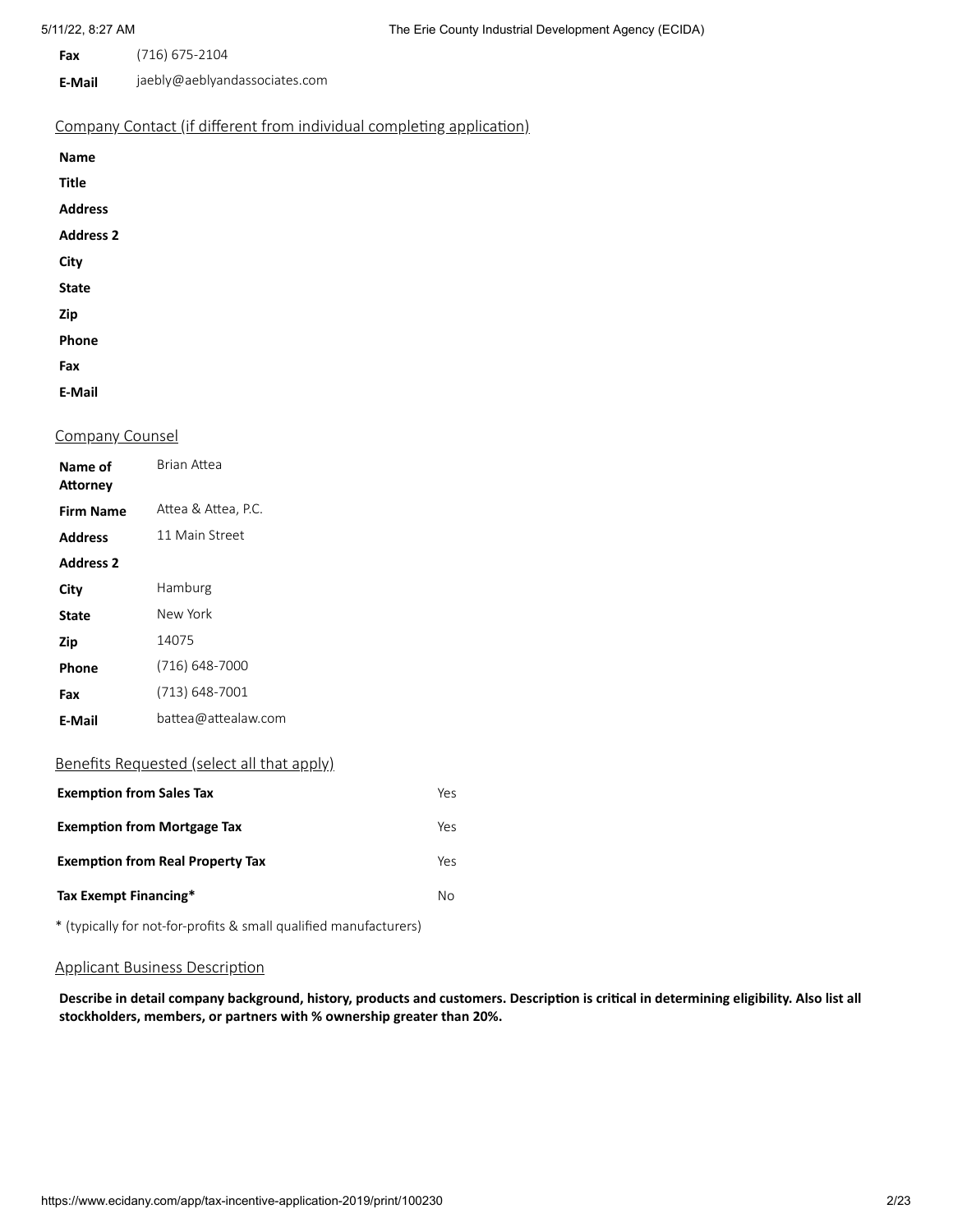Julius W Aebly Jr is the 100% owner of Aebly and Associates Insurance Services, Inc. A&A Union Road, LLC. is also 100% owned by Julius W Aebly, Jr. and is the company that owns the real property and the soon to be constructed insurance office building that will be located at 1471 Union Rd. The insurance firm of Aebly and Associates Insurance Services, Inc. will be the sole tenant of A&A Union Road, LLC located at 1471 Union Rd. Our insurance firm is a diversified firm covering a wide area of insurance back-office operations and policy holder services. Our clients include policyholders of individual type insurance such as auto, home and life insurance; business clients who have business type insurance such as property, liability, worker compensation, employee benefits and other employer-based insurance for employees; and payroll services for employers. Some of our clients are fee-based clients that pay us for insurance advisory and consulting services. We also provide Third Party Administrative (TPA) services through the processing of claims and management of heath care accounts such as Flexible Spending Accounts (FSA's) and Health Reimbursement Arrangements (HRA's) and Health Savings Accounts (HSA's). Less than 2% of our business includes client visits to our office, which would be for the rare occurrence when an individual client stops by the office to pay an auto insurance premium, for example, as opposed to paying their premiums like almost all clients do via US mail or bank/credit card payments online. All in-person business client interactions are conducted at our clients place of business which is away from our insurance office. The staff in our insurance office are conducting what we call back-office operations, which includes the processing of insurance claims, talking to clients and insurers over the phone about insurance matters, printing and mailing insurance policies, endorsements and ID cards, data entry, online processing of policyholder transactions with our different insurers and payroll processing to name a few.

| <b>Estimated % of sales within Erie County</b>                            | 95 %  |
|---------------------------------------------------------------------------|-------|
| <b>Estimated % of sales outside Erie County but within New York State</b> | 4 %   |
| Estimated % of sales outside New York State but within the U.S.           | 1 %   |
| Estimated % of sales outside the U.S.                                     | $0\%$ |
| (*Percentage to equal 100%)                                               |       |

For your operations, company and proposed project what percentage of your total annual supplies, raw materials and vendor services **are purchased from firms in Erie County?**

#### 90

#### **Describe vendors within Erie County for major purchases**

Carmina, Wood, Morris, P.C., Hopkins, Sorgi & McCarthy PLLC, Attea & Attea, P.C., Picone Construction, CTS Contracting, Kenny Carpets, Global Quest, Prem Com, Toshiba, CTS Contracting and more local providers. Subcontractors and their suppliers are all intended to be local businesses as well.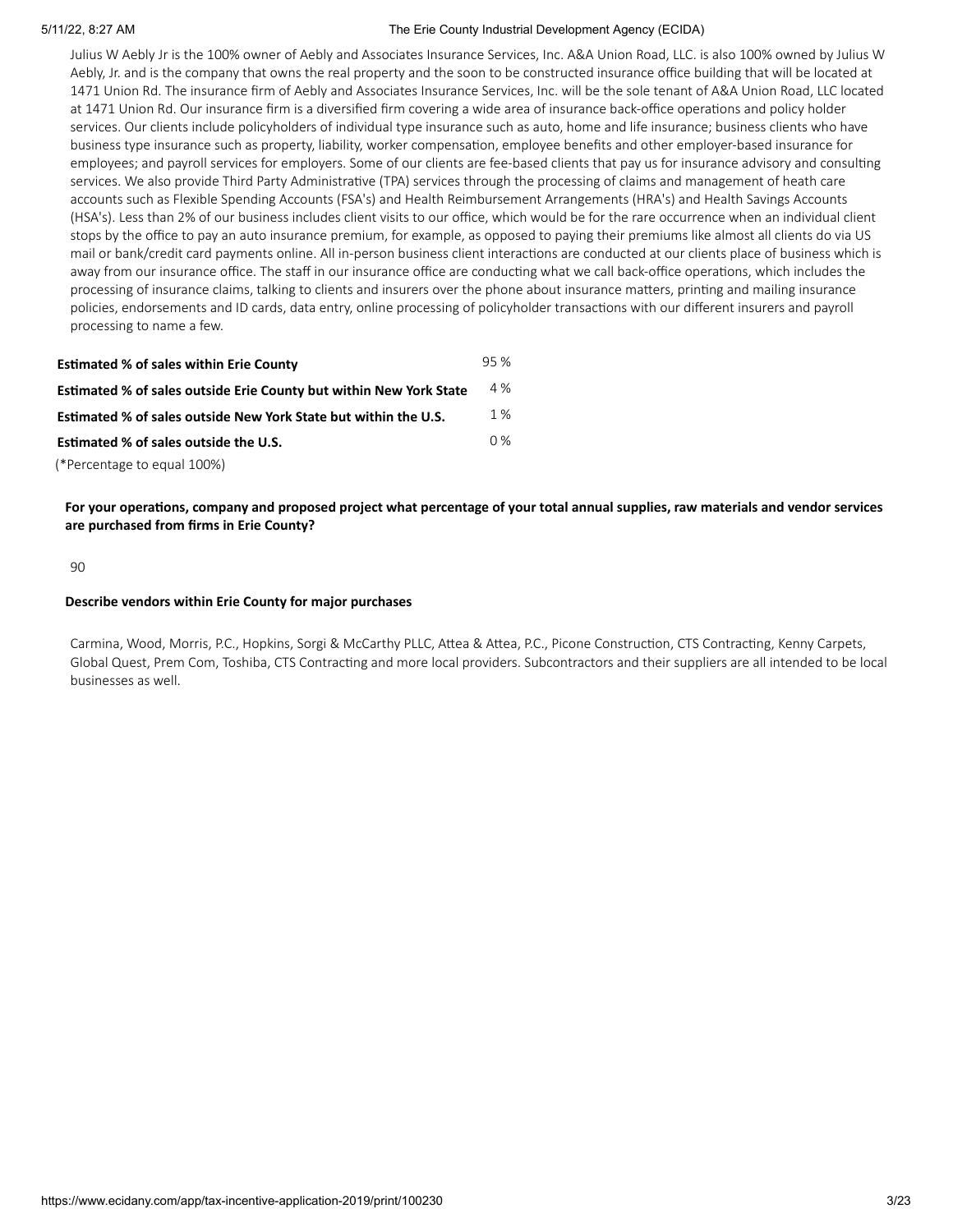## **Section II: Eligibility Questionnaire - Project Description & Details**

#### Project Location

#### **Address of Proposed Project Facility**

1471 Union Road

#### **Town/City/Village of Project Site**

West Seneca

## **School District of Project Site**

West Seneca Central School District

#### **Current Address (if different)**

3638 Seneca Street

#### **Current Town/City/Village of Project Site (if different)**

West Seneca

#### **SBL Number(s) for proposed Project**

134.59-4-28.1

#### **What are the current real estate taxes on the proposed Project Site**

4512.79 County & Town Tax; School tax = \$3,298.21

#### **If amount of current taxes is not available, provide assessed value for each.**

Land  $$0$ 

Building(s)

\$ 0

If available include a copy of current tax receipt.

#### **Are Real Property Taxes current at project location?**

Yes

#### **If no please explain**

\*The ECIDA has an unpaid tax policy and you will be required to certify all taxes and PILOTS are current.

#### Does the Applicant or any related entity currently hold fee title or have an option/contract to purchase the Project site?

Yes

**If No, indicate name of present owner of the Project Site**

## **Does Applicant or related entity have an option/contract to purchase the Project site?**

Yes

## **Describe the present use of the proposed Project site (vacant land, existing building, etc.)**

I currently own this land which has two very old and run-down structures situated on the site. These buildings will be demolished and then we will proceed with a commericial redevelopment project on this site.

Provide narrative and purpose of the proposed project (new build, renovations) square footage of existing and new construction contemplated and/or equipment purchases. Identify specific uses occurring within the project. Describe any and all tenants and any/all **end users: (This information is critical in determining project eligibility)**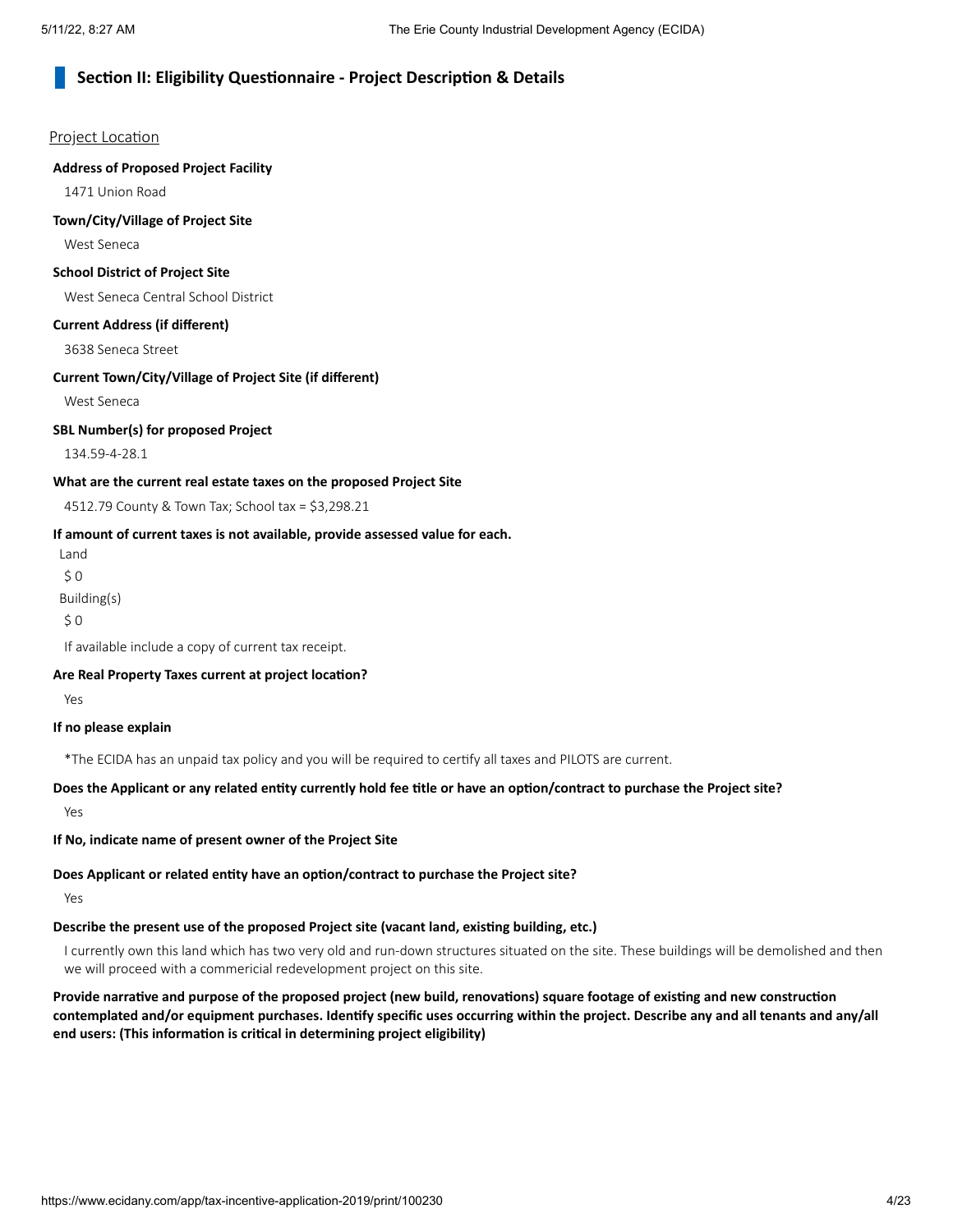Julius W Aebly Jr is the 100% owner of Aebly and Associates Insurance Services, Inc. A&A Union Road, LLC. is also 100% owned by Julius W Aebly, Jr. and is the company that owns the real property and the soon to be constructed insurance office building that will be located at 1471 Union Rd. The insurance firm of Aebly and Associates Insurance Services, Inc. will be the sole tenant of A&A Union Road, LLC located at 1471 Union Rd. Our insurance firm is a diversified firm covering a wide area of insurance back-office operations. Our clients include policyholders of individual type insurance such as auto, home and life insurance; business clients who have business type insurance such as property, liability, worker compensation, employee benefits and other employer-based insurance for employees; and payroll services for employers. Some of our clients are fee-based clients that pay us for insurance advisory and consulting services. We also provide Third Party Administrative (TPA) services through the processing of claims and management of heath care accounts such as Flexible Spending Accounts (FSA's) and Health Reimbursement Arrangements (HRA's) and Health Savings Accounts (HSA's). The staff in our insurance office are conducting what we call back-office operations, which includes the processing of insurance claims, talking to clients and insurers over the phone about insurance matters, printing and mailing insurance policies, endorsements and ID cards, data entry, online processing of policyholder transactions with our different insurers and payroll processing to name a few. We are a growing firm who has no more space at our current two locations of 3638 Seneca Street and 3640 Seneca Street in West Seneca, NY. Our current office configuration in two separate buildings is not efficient and locating all employees in one location will not only allow us to operate more efficiently, but it will also provide us with the updated office environment needed to compete in hiring additional professional staff and grow our business. Both 3638 Seneca Street and 3640 Seneca Street buildings will be sold to another company or companies upon completion of this new office building project. The insurance business is highly competitive and, in WNY it is very difficult to find, train and retain an educated professional staff that is necessary to the successful operation of my business. A high skill level and years of insurance industry experience are critical for the professional performance of our operation. COVID has dramatically heightened this difficulty as employers and employees alike have been trained to accept, embrace, and demand remote work. This fundamental shift in the way people work has opened the door to competitors from across the US who are finding and hiring our local employees and who are being lured away with the offer to work from home rather than an office. Our new office building, with its open spaces, glass interior walls, brick facade and other appealing aesthetics will provide an environment that employees will embrace and look forward to spending their day. The cost of new construction, labor, materials and supplies, new desks, computers, office furniture etc. have risen dramatically since the onset of COVID and the supply chain issues. Inflation has now magnified the problem. The financial assistance provided by this program will give me the ability to proceed with this project, which would otherwise be unattainable. And this new professional office building will provide me with the opportunity to not only retain our existing staff of 13 employees, but to also hire 2 new full-time employees to help grow our business. The construction of our new state-of-the-art office building embodies the new building design and vision of West Seneca as a growing community within Erie County that will help to attract other businesses and employees from other parts of Erie County and underscores our long-term presence and financial commitment to West Seneca and Erie County. The redevelopment project consists of a 2-story Professional Office Building with a footprint of approximately 3,080 square feet (total sq ft of approximately 6,160) that will be occupied 100% by my insurance business, Aebly and Associates Insurance Services, Inc. and will be professional office space used for our insurance back-office operations. The redevelopment project includes all related site improvements as depicted in our site plan and prepared by our architects Carmina, Wood Morris, DPC. The project was reviewed by the Town of West Seneca Planning Board during its meeting on October 14, 2021, and it adopted a resolution by a unanimous vote recommending approval of the rezoning portion of the Project Site. In a letter dated February 8, 2022, from the Town of West Seneca Planning Board it was stipulated that their office reviewed the fully engineered plans and reports submitted by Carmina Wood Morris and determined that the project substantially conforms to the Town's engineering requirements. This new building, which will be a state of the art, paperless and highly visible office building will afford us the opportunity to not only retain but also attract new employees looking to be part of a growing professional insurance business.

#### **Municipality or Municipalities of current operations**

Town of West Seneca

#### **Will the Proposed Project be located within a Municipality identified above?**

Yes

Will the completion of the Project result in the removal of an industrial or manufacturing plant of the project occupant from one area of the state to another area of the state OR in the abandonment of one or more plants or facilities of the project occupant located within the **state?**

No

If the Proposed Project is located in a different Municipality within New York State than that Municipality in which current operations are being undertaken, is it expected that any of the facilities in any other Municipality will be closed or be subject to reduced activity?

No

(If yes, you will need to complete the Intermunicipal Move Determination section of this application)

#### **Is the project reasonably necessary to prevent the project occupant from moving out of New York State?**

Yes

If yes, please explain and identify out-of-state locations investigated, type of assistance offered and provide supporting documentation **available**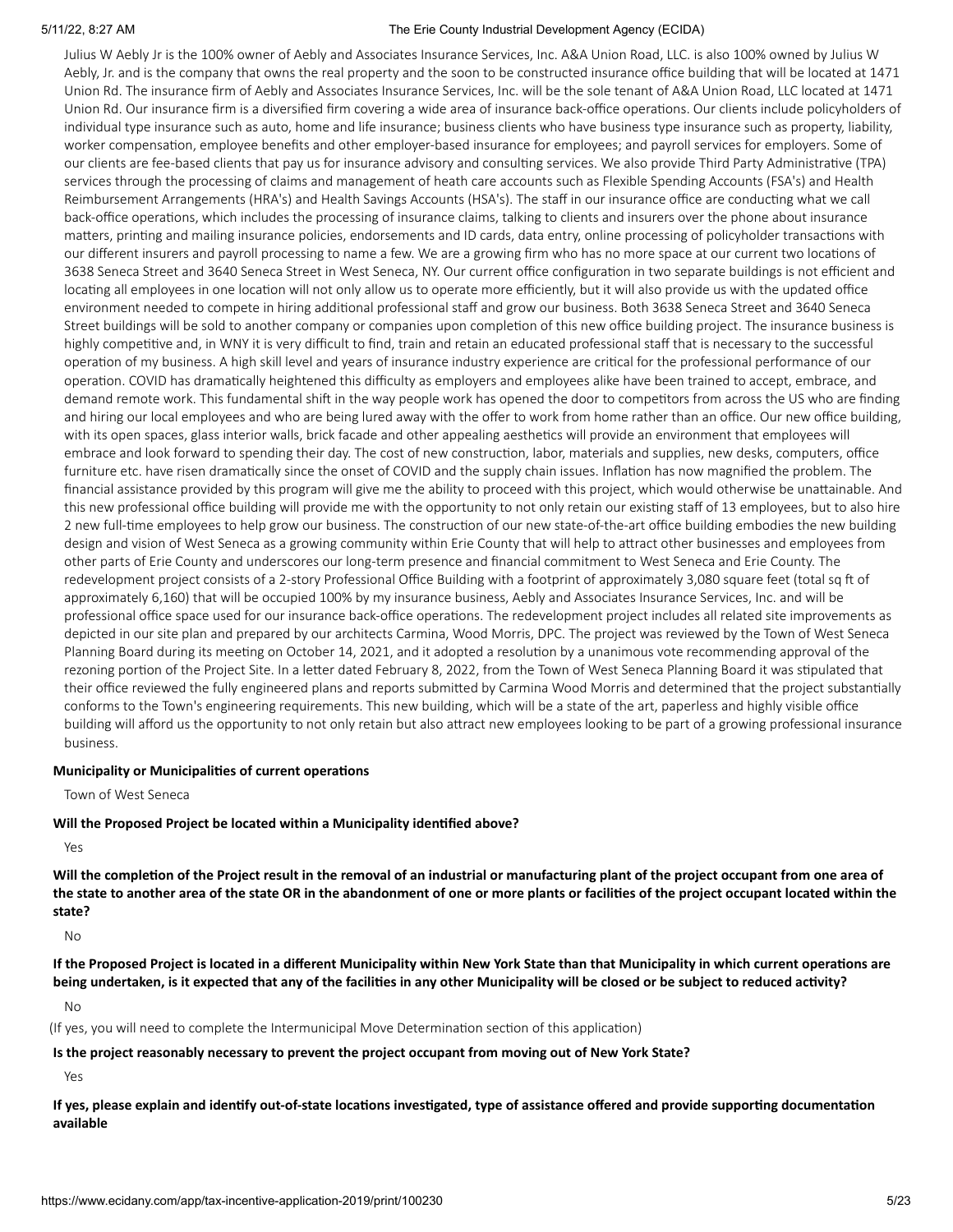No out-of-state sites have been investigated up to this point, but one thing COVID has taught us is that our business can operate with very little disruption while our staff work on a remote basis. Case in point, our offices were closed for approximately 7 months during the entire pandemic. All employees, including myself, worked on a remote basis. I worked from my Florida location for a number of those months and our business did not suffer because of this. Many employees have been asking for more remote work which I will consider going forward. And although it's unlikely that my entire West Seneca office staff would move out of state, there certainly could be enough employees who I transition to remote work, which would then make this project unnecessary.

#### **Have you contacted or been contacted by other Local, State and/or Federal Economic Development Agencies?**

No

#### **If yes, please indicate the Agency and nature of inquiry below**

#### If the Project could be undertaken without Financial Assistance provided by the Agency, then provide a statement in the space provided **below indicating why the Project should be undertaken by the Agency:**

If Financial Assistance were unavailable then I fear it would be highly likely that I would remain in my current office space in West Seneca, which provides no room for growth, and I would most likely be forced to just maintain our operations as is with more remote staff. Our current office buildng is old, unattractive, cramped and an impediment to maintaining and growing staff. I cannot see a scenario where this Project can be undertaken without the Financial Assistance provide by this Agency.

#### Describe the reasons why the Agency's financial assistance is necessary, and the effect the Project will have on the Applicant's business or operations. Focus on competitiveness issues, project shortfalls, etc... Your eligibility determination will be based in part on your answer **(attach additional pages if necessary)**

The insurance business is highly competitive and, in WNY it is very difficult to find, train and retain an educated professional staff that is necessary to the successful operation of my business. A high skill level and years of insurance industry experience are critical for the professional performance of our operation. COVID has dramatically heightened this difficulty as employers and employees alike have been trained to accept, embrace, and demand remote work. This fundamental shift in the way people work has opened the door to competitors from across the US who are finding and hiring our local employees and who are being lured away with the offer to work from home rather than an office. Our new office buildng, with its open spaces, glass interior walls, brick facade and other appealing aesthetics will provide an environment that employees will embrace and look forward to spending their day. The cost of new construction, labor, materials and supplies, new desks, computers, office furniture etc. have risen dramatically since the onset of COVID and the supply chain issues. Inflation has now magnified the problem. The financial assistance provided by this program will give me the ability to proceed with this project, which would otherwise be unattainable. And this new professional office building will provide me with the opportunity to retain existing staff, hire new employees and grow our business.

#### Please confirm by checking the box, below, if there is likelihood that the Project would not be undertaken but for the Financial Assistance **provided by the Agency**

Yes

#### If the Applicant is unable to obtain Financial Assistance for the Project, what will be the impact on the Applicant and Erie County?

I would remain in my current location, and I would not be able to hire any new employees as we have no more space and no room for growth. I would also most likely lose some existing staff who have expressed concerns about our current office building environment. Consequently, Erie County would most likely realize less revenue from our operation as we lose staff and lose revenue and not add new staff and new revenue which comes with a growing business. Additionally, if I need to hire staff without the prospect of moving into our new office building I will have to look for remote workers anywhere within NY or outside of NY.

#### **Will project include leasing any equipment?**

Yes

If yes, please describe equipment and lease terms. Multi-purpose copier/scan/print/fax machines

#### Site Characteristics

#### **Is your project located near public transportation?**

Yes

#### If yes describe if site is accessible by either metro or bus line (provide route number for bus lines)

# 15 & # 42 Bus Line - Southgate Plaza

#### **Has a project related site plan approval application been submitted to the appropriate planning department?**

Yes

If Yes, include the applicable municipality's and/or planning department's approval resolution, the related State Environmental Quality Review Act ("SEQR") "negative declaration" resolution, if applicable, and the related Environmental Assessment Form (EAF), if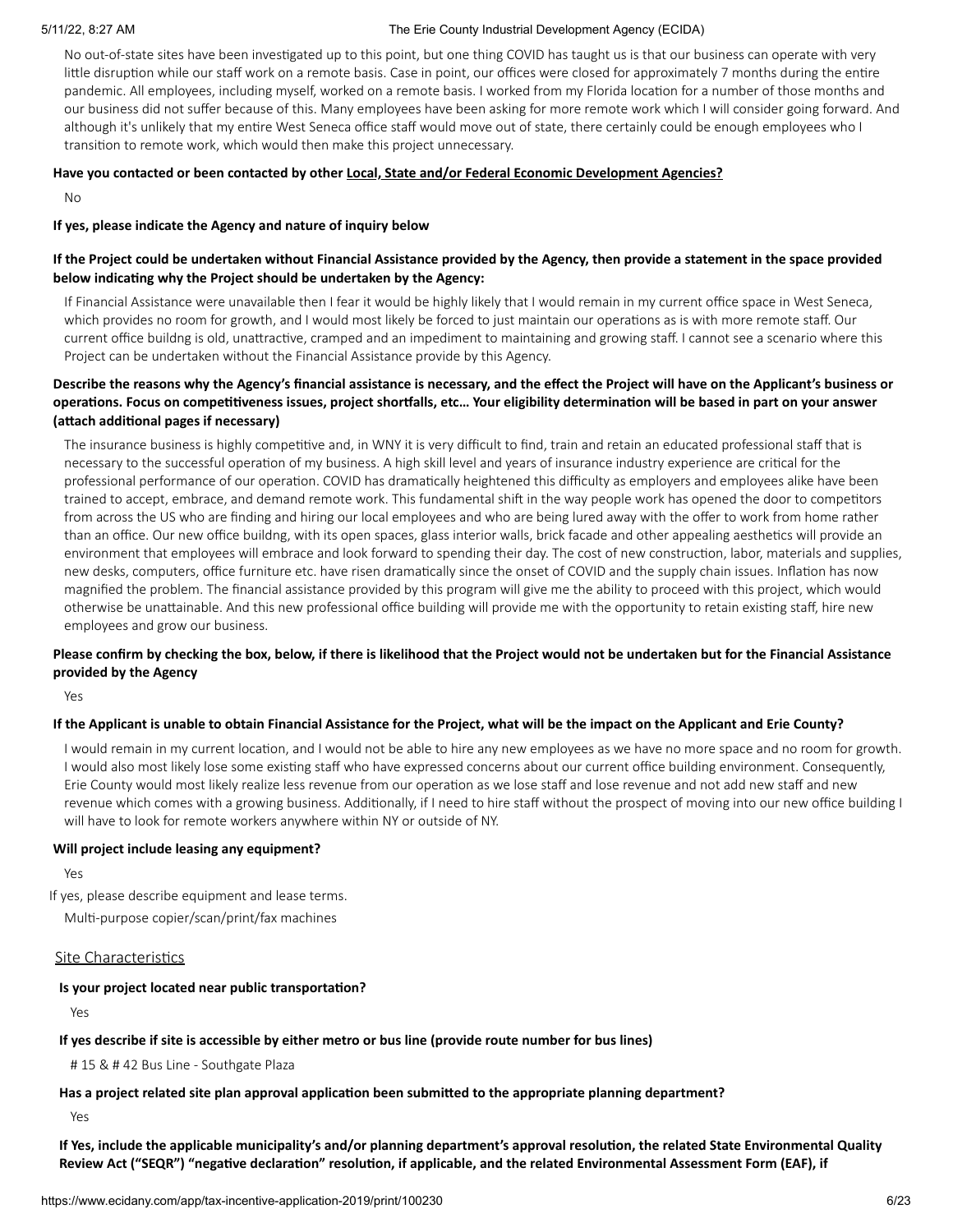**applicable.**

If No, list the ECIDA as an "Involved Agency" on the related EAF that will be submitted to the appropriate municipality and/or planning **department for site plan approval.**

#### **Will the Project meet zoning/land use requirements at the proposed location?**

Yes

#### **Describe the present zoning/land use**

The west building on the lot is a 2-story home that was used for residential rental purposes. The rear 2 story structure has a 3 bay garage previously used for limousine storage with the second floor used as an office for the limousine business. The property class is currently 439

#### **Describe required zoning/land use, if different**

The newly constructed office building will have only 1 tenant: Aebly and Associates Insurance Services, Inc. The applicable property class is 464 for Office Building

#### If a change in zoning/land use is required, please provide details/status of any request for change of zoning/land use requirements

At the January 26, 2022, Zoning Board of Appeals meeting, a variance was granted for Property located at 1471 Union Road to construct a 2-story office building with 1) 22' rear yard setback; 2) 8-parking spaces. There is an easement to the adjoining property for additional parking.

#### Is the proposed Project located on a site where the known or potential presence of contaminants is complicating the development/use **of the property?**

No

#### **If yes, please explain**

Has a Phase I Environmental Assessment been prepared, or will one be prepared with respect to the proposed Project Site?

Yes

If yes, please provide a copy.

#### Have any other studies, or assessments been undertaken with respect to the proposed Project Site that indicate the known or **suspected presence of contamination that would complicate the site's development?**

No

If yes, please provide copies of the study.

#### **If you are purchasing new machinery and equipment, does it provide demonstrable energy efficiency benefits?**

Yes

#### **If yes, describe the efficiencies achieved**

Toshiba brochure indicating energy efficiency compliance is attached

You may also attach additional information about the machinery and equipment at the end of the application.

#### Does or will the company or project occupant perform research and development activities on new products/services at the project **location?**

No

If yes, include percentage of operating expenses attributed to R&D activities and provide details.

#### Select Project Type for all end users at project site (you may check more than one)

For purposes of the following, the term "retail sales" means (i) sales by a registered vendor under Article 28 of the Tax Law of the State of New York (the "Tax Law") primarily engaged in the retail sale of tangible personal property (as defined in Section 1101(b)(4)(i) of the Tax Law), or (ii) sales of a service to customers who personally visit the Project.

Will customers personally visit the Project site for either of the following economic activities? If yes with respect to either economic activity indicated below, you will need to complete the Retail section of this application.

#### **Retail Sales** No **Services** No

Please check any and all end uses as identified below.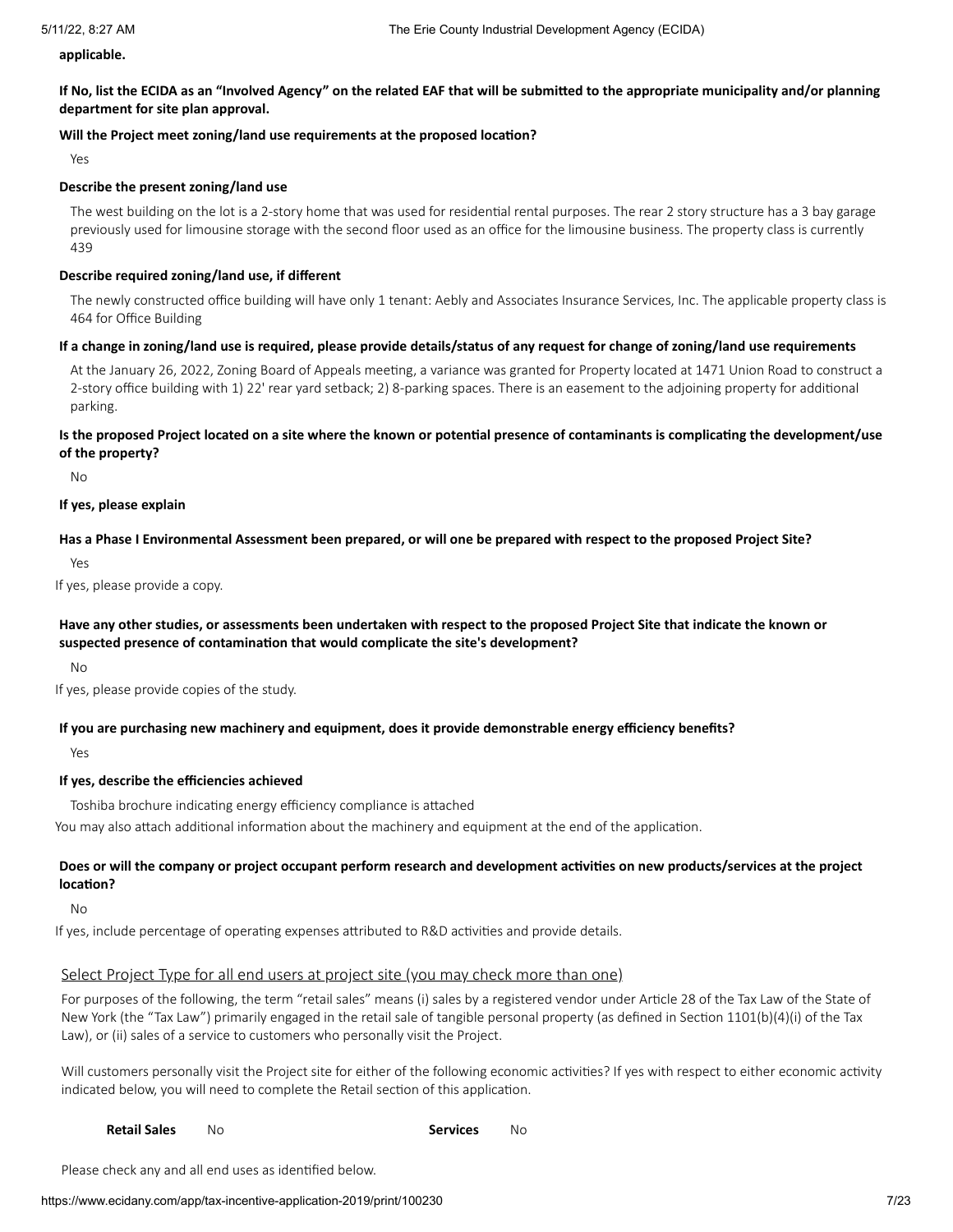| No Acquisition of Existing Facility | <b>No Assisted Living</b> | <b>Yes Back Office</b>       |
|-------------------------------------|---------------------------|------------------------------|
| No Civic Facility (not for profit)  | No Commercial             | No Equipment Purchase        |
| No Facility for the Aging           | No Industrial             | No Life Care Facility (CCRC) |
| <b>No Market Rate Housing</b>       | No Mixed Use              | No Multi-Tenant              |
| No Retail                           | <b>No Senior Housing</b>  | <b>No Manufacturing</b>      |
| No Renewable Energy                 | No Other                  |                              |

For proposed facility please include the square footage for each of the uses outlined below If applicant is paying for FFE for tenants, include in cost breakdown.

|                                   |                     | Cost            | % of Total Cost |
|-----------------------------------|---------------------|-----------------|-----------------|
| <b>Manufacturing/Processing</b>   | square feet         | \$<br>0         | 0%              |
| Warehouse                         | square feet         | \$<br>0         | 0%              |
| <b>Research &amp; Development</b> | square feet         | \$<br>0         | 0%              |
| <b>Commercial</b>                 | square feet         | \$<br>0         | 0%              |
| Retail                            | square feet         | \$<br>0         | 0%              |
| <b>Office</b>                     | $6,160$ square feet | \$<br>2,594,729 | 100%            |
| <b>Specify Other</b>              | square feet         | \$<br>0         | $0\%$           |

If you are undertaking new construction or renovations, are you seeking LEED certification from the US Green Building Council? No

If you answered yes to question above, what level of LEED certification do you anticipate receiving? (Check applicable box) <BLANK>

| Provide estimate of additional construction cost as a result of<br>LEED certification you are seeking | $<$ BLANK $>$     |       |
|-------------------------------------------------------------------------------------------------------|-------------------|-------|
| Will project result in significant utility infrastructure cost or uses                                | <b>No</b>         |       |
| What is the estimated project timetable (provide dates)                                               |                   |       |
| Start date: acquisition of equipment or construction of facilities                                    |                   |       |
| 5/1/2022                                                                                              |                   |       |
| End date: Estimated completion date of project                                                        |                   |       |
| 1/1/2023                                                                                              |                   |       |
| Project occupancy : estimated starting date of occupancy                                              |                   |       |
| 1/1/2023                                                                                              |                   |       |
|                                                                                                       |                   |       |
| Capital Project Plan / Budget                                                                         |                   |       |
| <b>Estimated costs in connection with Project</b>                                                     |                   |       |
| 1.) Land and/or Building Acquisition                                                                  |                   |       |
| \$214,000                                                                                             | square feet       | acres |
| 2.) New Building Construction                                                                         |                   |       |
| \$2,594,729                                                                                           | 6,160 square feet |       |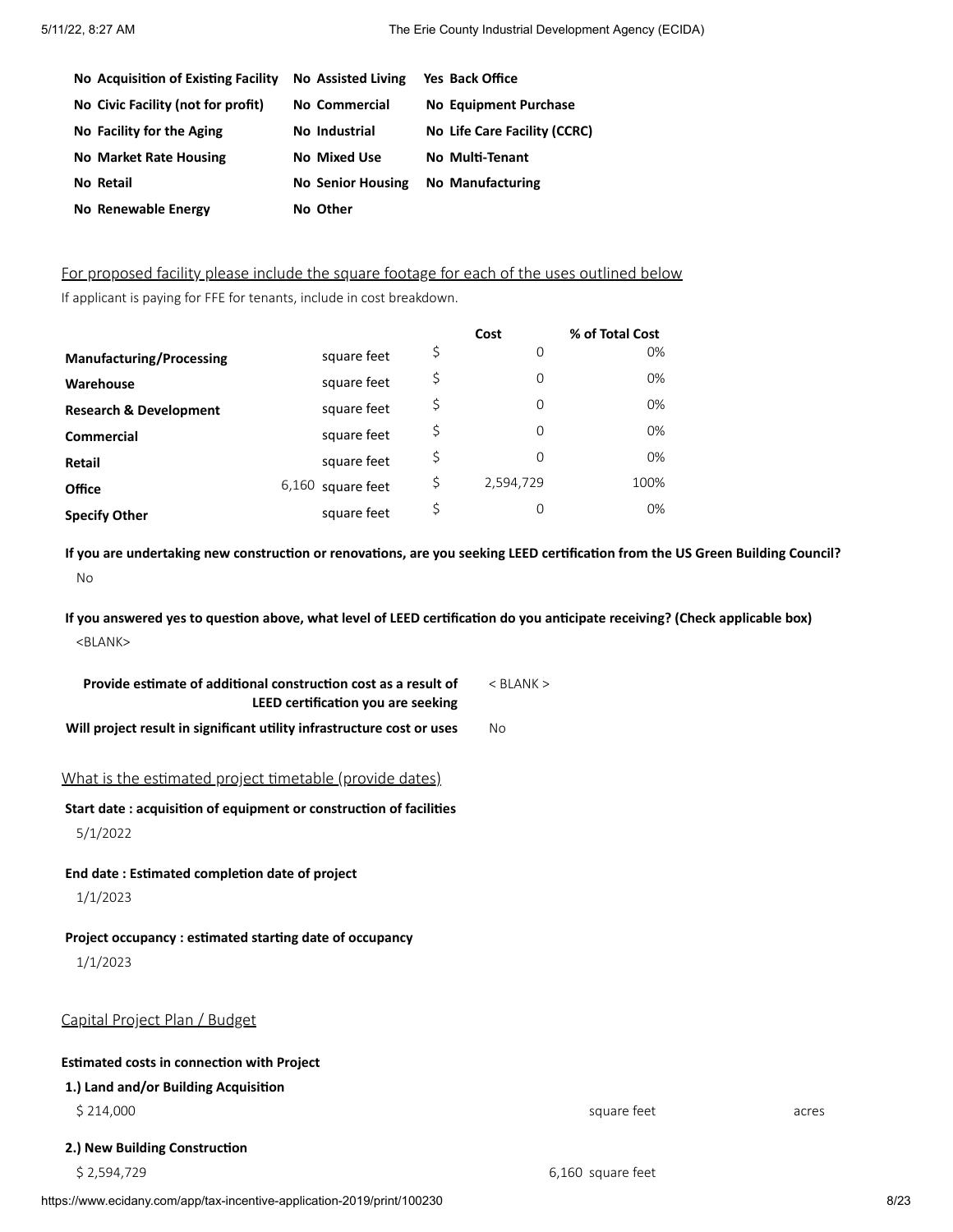| 5/11/22, 8:27 AM                                                                               |                                                                                                                  | The Erie County Industrial Development Agency (ECIDA)                                                                                                                                                                                                                                                                                                                                                                                                                                                                                                               |
|------------------------------------------------------------------------------------------------|------------------------------------------------------------------------------------------------------------------|---------------------------------------------------------------------------------------------------------------------------------------------------------------------------------------------------------------------------------------------------------------------------------------------------------------------------------------------------------------------------------------------------------------------------------------------------------------------------------------------------------------------------------------------------------------------|
| 3.) New Building addition(s)                                                                   |                                                                                                                  |                                                                                                                                                                                                                                                                                                                                                                                                                                                                                                                                                                     |
| \$0                                                                                            |                                                                                                                  | square feet                                                                                                                                                                                                                                                                                                                                                                                                                                                                                                                                                         |
| 4.) Reconstruction/Renovation                                                                  |                                                                                                                  |                                                                                                                                                                                                                                                                                                                                                                                                                                                                                                                                                                     |
| \$0                                                                                            |                                                                                                                  | square feet                                                                                                                                                                                                                                                                                                                                                                                                                                                                                                                                                         |
| 5.) Manufacturing Equipment                                                                    |                                                                                                                  |                                                                                                                                                                                                                                                                                                                                                                                                                                                                                                                                                                     |
| \$0                                                                                            |                                                                                                                  |                                                                                                                                                                                                                                                                                                                                                                                                                                                                                                                                                                     |
| 6.) Infrastructure Work                                                                        |                                                                                                                  |                                                                                                                                                                                                                                                                                                                                                                                                                                                                                                                                                                     |
| \$42,000                                                                                       |                                                                                                                  |                                                                                                                                                                                                                                                                                                                                                                                                                                                                                                                                                                     |
| 7.) Non-Manufacturing Equipment: (furniture, fixtures, etc.)                                   |                                                                                                                  |                                                                                                                                                                                                                                                                                                                                                                                                                                                                                                                                                                     |
| \$150,000                                                                                      |                                                                                                                  |                                                                                                                                                                                                                                                                                                                                                                                                                                                                                                                                                                     |
| 8.) Soft Costs: (Legal, architect, engineering, etc.)                                          |                                                                                                                  |                                                                                                                                                                                                                                                                                                                                                                                                                                                                                                                                                                     |
| \$110,000                                                                                      |                                                                                                                  |                                                                                                                                                                                                                                                                                                                                                                                                                                                                                                                                                                     |
| 9.) Other Cost                                                                                 |                                                                                                                  |                                                                                                                                                                                                                                                                                                                                                                                                                                                                                                                                                                     |
| \$0                                                                                            |                                                                                                                  |                                                                                                                                                                                                                                                                                                                                                                                                                                                                                                                                                                     |
| <b>Explain Other</b>                                                                           |                                                                                                                  |                                                                                                                                                                                                                                                                                                                                                                                                                                                                                                                                                                     |
| Costs                                                                                          |                                                                                                                  |                                                                                                                                                                                                                                                                                                                                                                                                                                                                                                                                                                     |
| <b>Total Cost</b><br>\$3,110,729                                                               |                                                                                                                  |                                                                                                                                                                                                                                                                                                                                                                                                                                                                                                                                                                     |
|                                                                                                |                                                                                                                  |                                                                                                                                                                                                                                                                                                                                                                                                                                                                                                                                                                     |
| Construction Cost Breakdown:                                                                   |                                                                                                                  |                                                                                                                                                                                                                                                                                                                                                                                                                                                                                                                                                                     |
|                                                                                                | <b>Total Cost of Construction</b><br><b>Cost of materials</b>                                                    | \$2,636,729 (sum of 2, 3, 4 and 6 in Project Information, above)<br>\$1,600,000                                                                                                                                                                                                                                                                                                                                                                                                                                                                                     |
|                                                                                                | % sourced in Erie County                                                                                         | 100%                                                                                                                                                                                                                                                                                                                                                                                                                                                                                                                                                                |
|                                                                                                |                                                                                                                  |                                                                                                                                                                                                                                                                                                                                                                                                                                                                                                                                                                     |
| Sales and Use Tax:                                                                             |                                                                                                                  |                                                                                                                                                                                                                                                                                                                                                                                                                                                                                                                                                                     |
| State and local sales and use tax-said amount to benefit from the                              | Gross amount of costs for goods and services that are subject to<br>Agency's sales and use tax exemption benefit | \$1,900,000                                                                                                                                                                                                                                                                                                                                                                                                                                                                                                                                                         |
|                                                                                                | Estimated State and local Sales and Use Tax Benefit (product of<br>8.75% multiplied by the figure, above):       | \$166,250                                                                                                                                                                                                                                                                                                                                                                                                                                                                                                                                                           |
| contained within this Application, to determine the Financial Assistance that will be offered. |                                                                                                                  | ** Note that the estimate provided above will be provided to the New York State Department of Taxation and Finance. The Applicant<br>acknowledges that the transaction documents may include a covenant by the Applicant to undertake the total amount of investment as<br>proposed within this Application, and that the estimate, above, represents the maximum amount of sales and use tax benefit that the Agency<br>may authorize with respect to this Application. The Agency may utilize the estimate, above, as well as the proposed total Project Costs as |
|                                                                                                | Project refinancing estimated amount, if applicable (for<br>refinancing of existing debt only)                   | \$0                                                                                                                                                                                                                                                                                                                                                                                                                                                                                                                                                                 |
| Have any of the above costs been paid or incurred as of the date                               | of this Application?                                                                                             | Yes                                                                                                                                                                                                                                                                                                                                                                                                                                                                                                                                                                 |

**If Yes, describe particulars:** Land acquisition costs, infrastructure work and soft costs.

Sources of Funds for Project Costs:

| Equity (excluding equity that is attributed to grants/tax credits): | \$516,000   |
|---------------------------------------------------------------------|-------------|
| <b>Bank Financing:</b>                                              | \$2,750,000 |
| Tax Exempt Bond Issuance (if applicable):                           | S O         |
| Taxable Bond Issuance (if applicable):                              | S O         |
| Public Sources (Include sum total of all state and federal grants   | SO.         |

https://www.ecidany.com/app/tax-incentive-application-2019/print/100230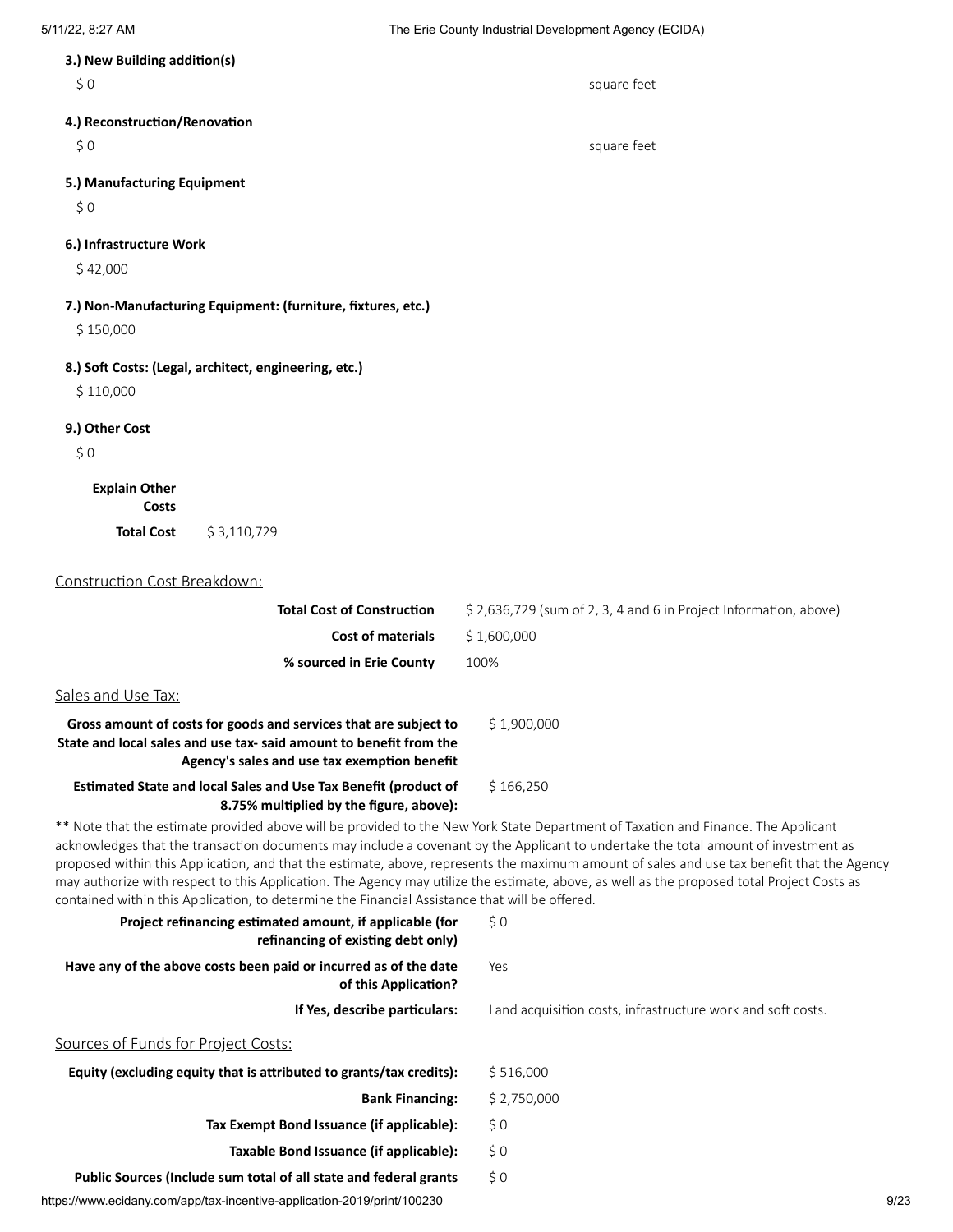**and tax credits):**

| O           |
|-------------|
| \$3,266,000 |
| No          |
|             |

Mortgage Recording Tax Exemption Benefit:

Amount of mortgage, if any that would be subject to mortgage recording tax:

| Mortgage Amount (include sum total of<br>construction/permanent/bridge financing).                                             | 2,750,000 |
|--------------------------------------------------------------------------------------------------------------------------------|-----------|
| Lender Name, if Known                                                                                                          |           |
| Estimated Mortgage Recording Tax Exemption Benefit (product of<br>mortgage amount as indicated above multiplied by 3/4 of 1%): | \$20,625  |

Real Property Tax Benefit:

**Identify and describe if the Project will utilize a real property tax exemption benefit other than the Agency's PILOT benefit (485-a, 485-b, other):**

IDA PILOT Benefit: Agency staff will indicate the estimated amount of PILOT Benefit based on estimated Project Costs as contained herein and anticipated tax rates and assessed valuation, including the annual PILOT Benefit abatement amount for each year of the PILOT benefit and the sum total of PILOT Benefit abatement amount for the term of the PILOT as depicted in the PILOT worksheet in the additional document section.

Percentage of Project Costs financed from Public Sector sources: Agency staff will calculate the percentage of Project Costs financed from Public Sector sources based upon the Sources of Funds for Project Costs as depicted above. The percentage of Project Costs financed from public sector sources will be depicted in the PILOT worksheet in the additional document section.

#### ECIDA encourages applicants to utilize MBE/WBE contractors for their projects. Describe your company's internal practices that **promote MBE/WBE hiring and utilization**

MBE/WBE Utilization Questionnaire is attached

#### **Is project necessary to expand project employment?**

Yes

#### **Is project necessary to retain existing employment?**

Yes

#### **Will project include leasing any equipment?**

Yes

If yes, please describe equipment and lease terms. Multi-purpose copier/scan/print/fax machines

## Employment Plan (Specific to the proposed project location)

The Labor Market Area consists of the following six counties: Erie, Niagara, Chautauqua, Cattaraugus, Wyoming and Genessee.

By statute, Agency staff must project the number of FTE jobs that would be retained and created if the request for Financial Assistance is granted. Agency staff will project such jobs over the TWO Year time period following Project completion. Agency staff converts PT jobs into FTE jobs by dividing the number of PT jobs by two (2).

> **Current # of jobs at proposed project location or to be**

**If financial assistance is granted – project the**

**If financial assistance is granted – project the number of FT and PT**

**Estimate number of residents of the Labor Market Area in which**

https://www.ecidany.com/app/tax-incentive-application-2019/print/100230 10/23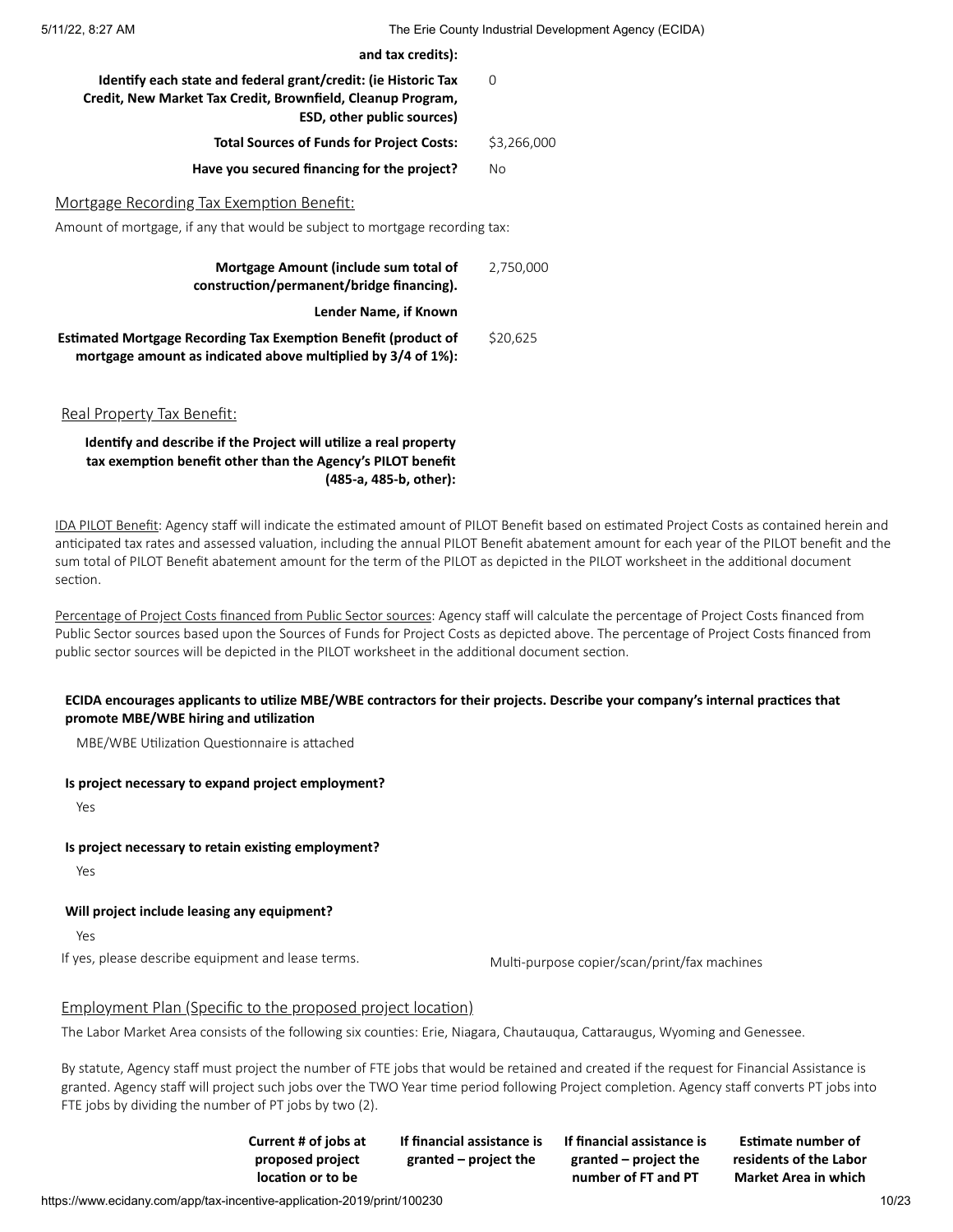|                  | relocated at project<br><b>location</b> | number of FT and PT<br>jobs to be retained | jobs to be created upon<br>24 months (2 years)<br>after Project completion | the project is located<br>that will fill the FT and<br>PT jobs to be created<br>upon 24 months (2)<br>years) after project<br>completion ** |
|------------------|-----------------------------------------|--------------------------------------------|----------------------------------------------------------------------------|---------------------------------------------------------------------------------------------------------------------------------------------|
| <b>Full time</b> | 12                                      | 12                                         |                                                                            |                                                                                                                                             |
| Part time        |                                         |                                            |                                                                            | 0                                                                                                                                           |
| <b>Total</b>     | 13                                      | 13                                         |                                                                            |                                                                                                                                             |

#### Salary and Fringe Benefits for Jobs to be Retained and Created

| Category of Jobs to be<br><b>Retained and/or</b><br><b>Created</b> | # of Employees<br>Retained and/or<br><b>Created</b> | Average<br>Salary for<br><b>Full Time</b> | <b>Average Fringe</b><br><b>Benefits for Full</b><br>Time | <b>Average Salary for</b><br>Part Time (if<br>applicable) | <b>Average Fringe Benefits</b><br>for Part Time (if<br>applicable) |
|--------------------------------------------------------------------|-----------------------------------------------------|-------------------------------------------|-----------------------------------------------------------|-----------------------------------------------------------|--------------------------------------------------------------------|
| <b>Management</b>                                                  | 2                                                   | \$91,000                                  | \$22,051                                                  | $\zeta$ 0                                                 | \$0                                                                |
| Professional                                                       | 12                                                  | \$54,750                                  | \$67,600                                                  | \$0                                                       | \$0                                                                |
| Administrative                                                     | 1<br>┻                                              | \$0                                       | $\zeta$ 0                                                 | \$36,420                                                  | \$1,377                                                            |
| Production                                                         | $\mathbf 0$                                         | $\zeta$ 0                                 | \$0                                                       | \$0                                                       | \$0                                                                |
| Independent<br><b>Contractor</b>                                   | 0                                                   | \$0                                       | \$0                                                       | \$0                                                       | \$0                                                                |
| Other                                                              | $\mathbf 0$                                         | \$0                                       | \$0                                                       | \$0                                                       | \$0                                                                |

\*\* Note that the Agency may utilize the foregoing employment projections, among other items, to determine the financial assistance that will be offered by the Agency to the Applicant. The Applicant acknowledges that the transaction documents may include a covenant by the Applicant to retain the number of jobs and create the number of jobs with respect to the Project as set forth in this Application.

#### Yes By checking this box, I certify that the above information concerning the current number of jobs at the proposed project **location or to be relocated to the proposed project location is true and correct.**

Employment at other locations in Erie County: (provide address and number of employees at each location):

| <b>Address</b>   | 101 Lang Boulevard Grand<br>Island, NY 14072 | 7202 Boston State Rd North<br>Boston, NY 14110 |  |
|------------------|----------------------------------------------|------------------------------------------------|--|
| <b>Full time</b> |                                              |                                                |  |
| Part time        |                                              |                                                |  |
| Total            |                                              |                                                |  |

## Payroll Information

#### **Annual Payroll at Proposed Project Site upon completion**

775,464

## **Estimated average annual salary of jobs to be retained (Full Time)**

61,587

**Estimated average annual salary of jobs to be retained (Part Time)** 36,421

**Estimated average annual salary of jobs to be created (Full Time)** 40,000

```
Estimated average annual salary of jobs to be created (Part Time)
```
0

#### **Estimated salary range of jobs to be created**

**From (Full Time)** 40,000 **To (Full Time)** 45,000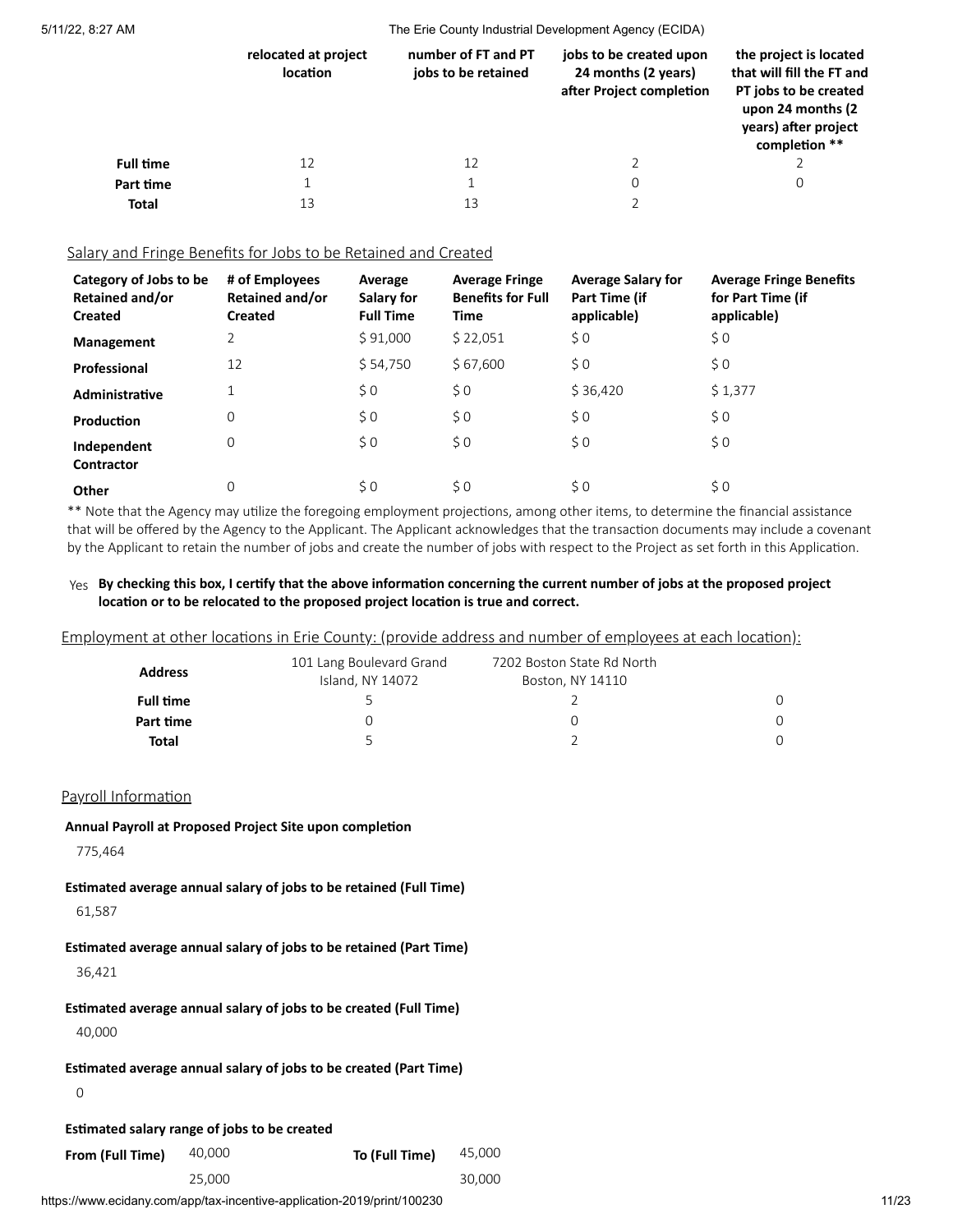**From (Part Time) To (Part Time)**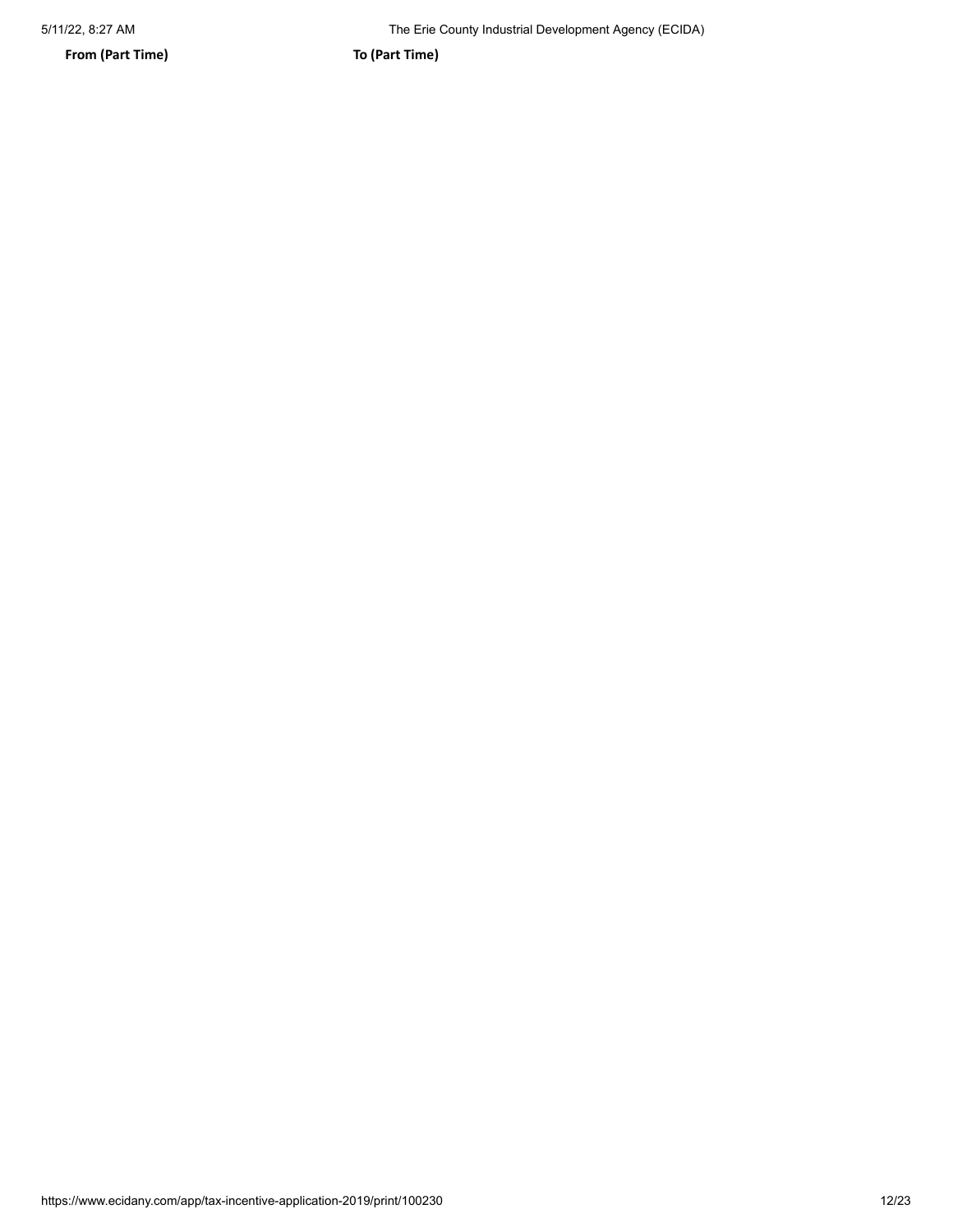## **Section III: Environmental Questionnaire**

INSTRUCTIONS: Please complete the following questionnaire as completely as possible. If you need additional space to fully answer any question, please attach additional page(s).

#### General Background Information

#### **Address of Premises**

1471 Union Road West Seneca, NY 14224

#### **Name and Address of Owner of Premises**

Julius W Aebly, Jr. 12125 Townsend Rd Springville, NY 14141

#### Describe the general features of the Premises (include terrain, location of wetlands, coastlines, rivers, streams, lakes, etc.)

The office will be in what is considered the central part of the Town of West Seneca on a main throughfare that is a business section of town. The premise is located on a 4-way corner intersection and has no proximity to any wetlands, rivers, streams, lakes, or other bodies of water.

#### Describe the Premises (including the age and date of construction of any improvements) and each of the operations or processes **carried out on or intended to be carried on at the Premises**

The office building will be newly constructed in 2022 and all furnishings will be newly purchased in 2022, so the age will be <1 year for everything going into the building and everything used in construction of the building. Our insurance firm is a diversified firm covering a wide area of insurance back-office operations and policy holder services. Our clients include policyholders of individual type insurance such as auto, home and life insurance; business clients who have business type insurance such as property, liability, worker compensation, employee benefits and other employer-based insurance for employees; and payroll services for employers. Some of our clients are fee-based clients that pay us for insurance advisory and consulting services. We also provide Third Party Administrative (TPA) services through the processing of claims and management of heath care accounts such as Flexible Spending Accounts (FSA's) and Health Reimbursement Arrangements (HRA's) and Health Savings Accounts (HSA's). The staff in our insurance office are conducting what we call back-office operations, which includes the processing of insurance claims, talking to clients and insurers over the phone about insurance matters, printing and mailing insurance policies, endorsements and ID cards, data entry, online processing of policyholder transactions with our different insurers and payroll processing to name a few.

#### **Describe all known former uses of the Premises**

The previous owner had a 2-story residential home that he rented to individuals. The other 2-story building was a garage for the storage of his commercial limousines and an office for this business.

#### **Does any person, firm or corporation other than the owner occupy the Premises or any part of it?**

No

## **If yes, please identify them and describe their use of the property**

Have there been any spills, releases or unpermitted discharges of petroleum, hazardous substances, chemicals or hazardous wastes **at or near the Premises?**

No

**If yes, describe and attach any incident reports and the results of any investigations**

Has the Premises or any part of it ever been the subject of any enforcement action by any federal, state or local government entity, or does the preparer of this questionnaire have knowledge of: a) any current federal, state or local enforcement actions; b) any areas of non-compliance with any federal, state or local laws, ordinances, rules or regulations associated with operations over the past 12 **months?**

No

If yes, please state the results of the enforcement action (consent order, penalties, no action, etc.) and describe the circumstances

Has there been any filing of a notice of citizen suit, or a civil complaint or other administrative or criminal procedure involving the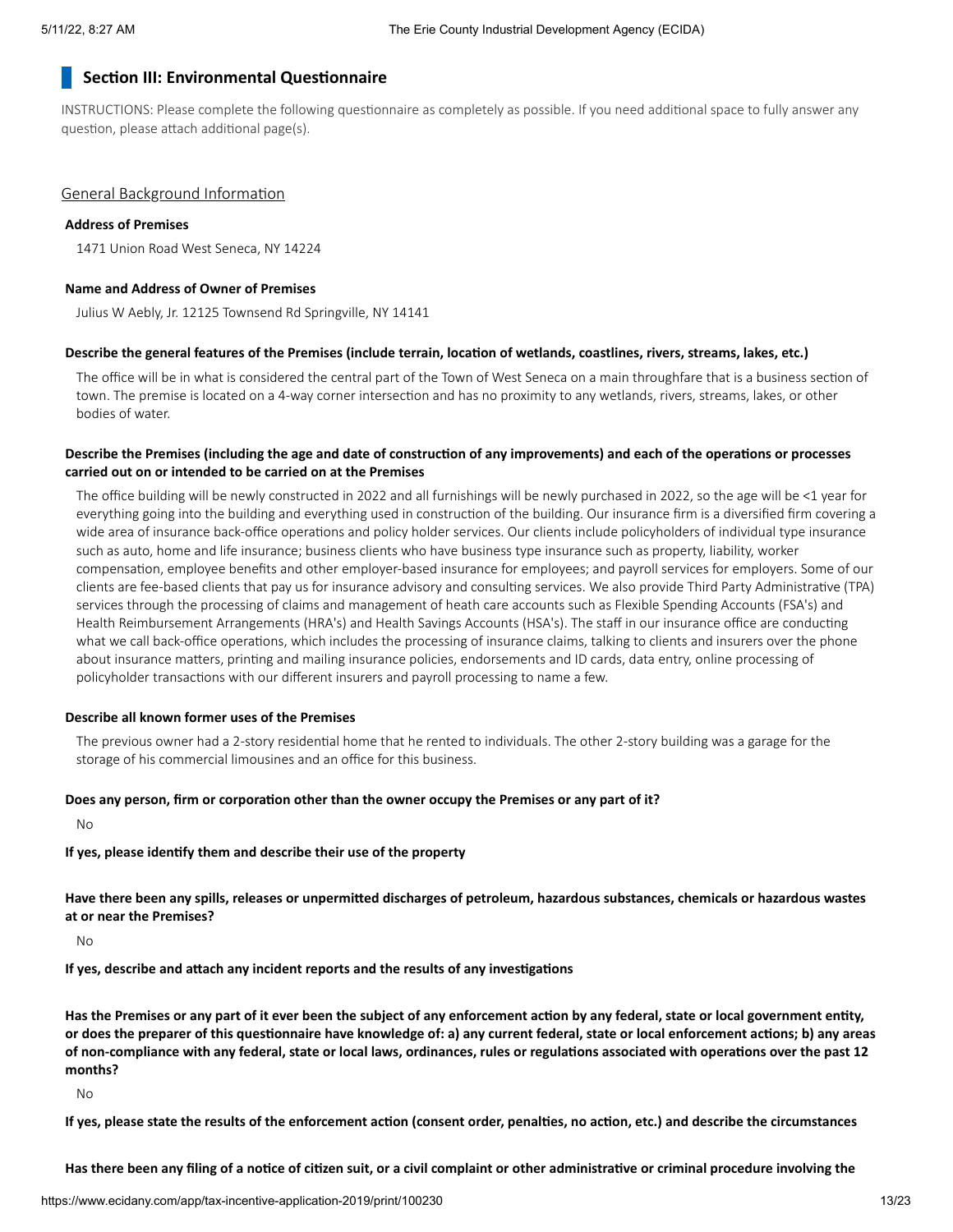#### **Premises?**

No

**If yes, describe in full detail**

## Solid And Hazardous Wastes And Hazardous Substances

Does any activity conducted or contemplated to be conducted at the premises generate, treat or dispose of any petroleum, **petroleum-related products, solid and hazardous wastes or hazardous substances?**

No

**If yes, provide the Premises' applicable EPA (or State) identification number**

Have any federal, state or local permits been issued to the Premises for the use, generation and/or storage of solid and hazardous **wastes?**

No

**If yes, please provide copies of the permits.**

**Identify the transporter of any hazardous and/or solid wastes to or from the Premises**

Identify the solid and hazardous waste disposal or treatment facilities which have received wastes from the Premises for the past two **(2) years**

Does or is it contemplated that there will occur at the Premises any accumulation or storage of any hazardous wastes on-site for **disposal for longer than 90 days?**

No

**If yes, please identify the substance, the quantity and describe how it is stored**

#### Discharge Into Waterbodies

Briefly describe any current or contemplated industrial process discharges (including the approximate volume, source, type and **number of discharge points). Please provide copies of all permits for such discharges**

Not applicable

Identify all sources of discharges of water, including discharges of waste water, process water, contact or noncontact cooling water, **and stormwater. Attach all permits relating to the same. Also identify any septic tanks on site**

Not applicable

#### **Is any waste discharged into or near surface water or groundwaters?**

No

If yes, please describe in detail the discharge including not only the receiving water's classification, but a description of the type and **quantity of the waste**

#### Air Pollution

Are there or is it contemplated that there will be any air emission sources that emit contaminants from the Premises?

No

If yes, describe each such source, including whether it is a stationary combustion installation, process source, exhaust or ventilation **system, incinerator or other source**

#### **Are any of the air emission sources permitted?**

No

#### **If yes, attach a copy of each permit.**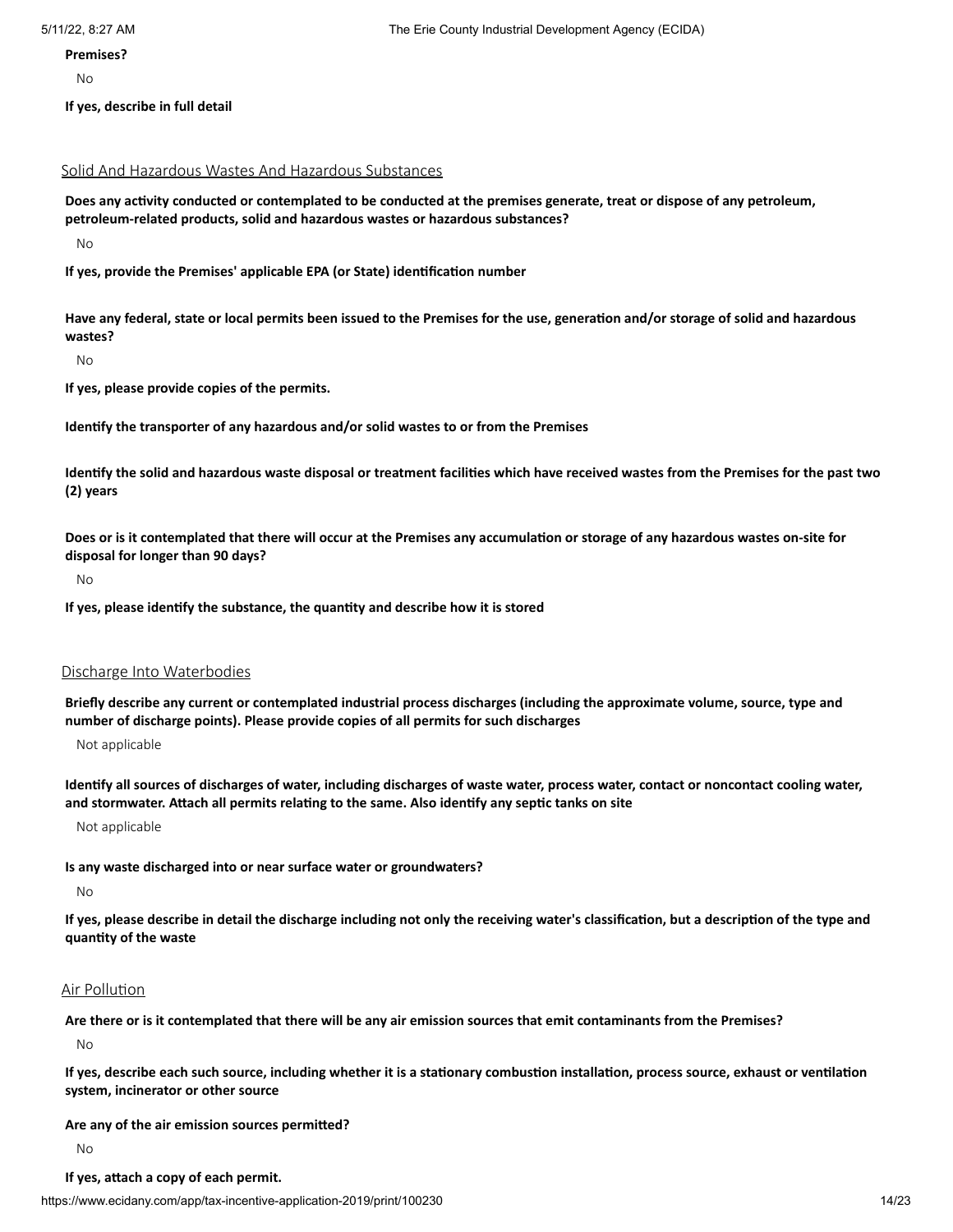#### **Storage Tanks**

List and describe all above and under ground storage tanks at the Premises used to store petroleum or gasoline products, or other chemicals or wastes, including the contents and capacity of each tank. Please also provide copies of any registrations/permits for the **tanks**

Not applicable

Have there been any leaks, spills, releases or other discharges (including loss of inventory) associated with any of these tanks?

No

If yes, please provide all details regarding the event, including the response taken, all analytical results or reports developed through **investigation (whether internal or external), and the agencies which were involved**

## Polychlorinated Biphenyls ("PCB" or "PCBs") And Asbestos

Provide any records in your possession or known to you to exist concerning any on-site PCBs or PCB equipment, whether used or **stored, and whether produced as a byproduct of the manufacturing process or otherwise.**

**Have there been any PCB spills, discharges or other accidents at the Premises?**

No

**If yes, relate all the circumstances**

**Do the Premises have any asbestos containing materials?**

No

**If yes, please identify the materials**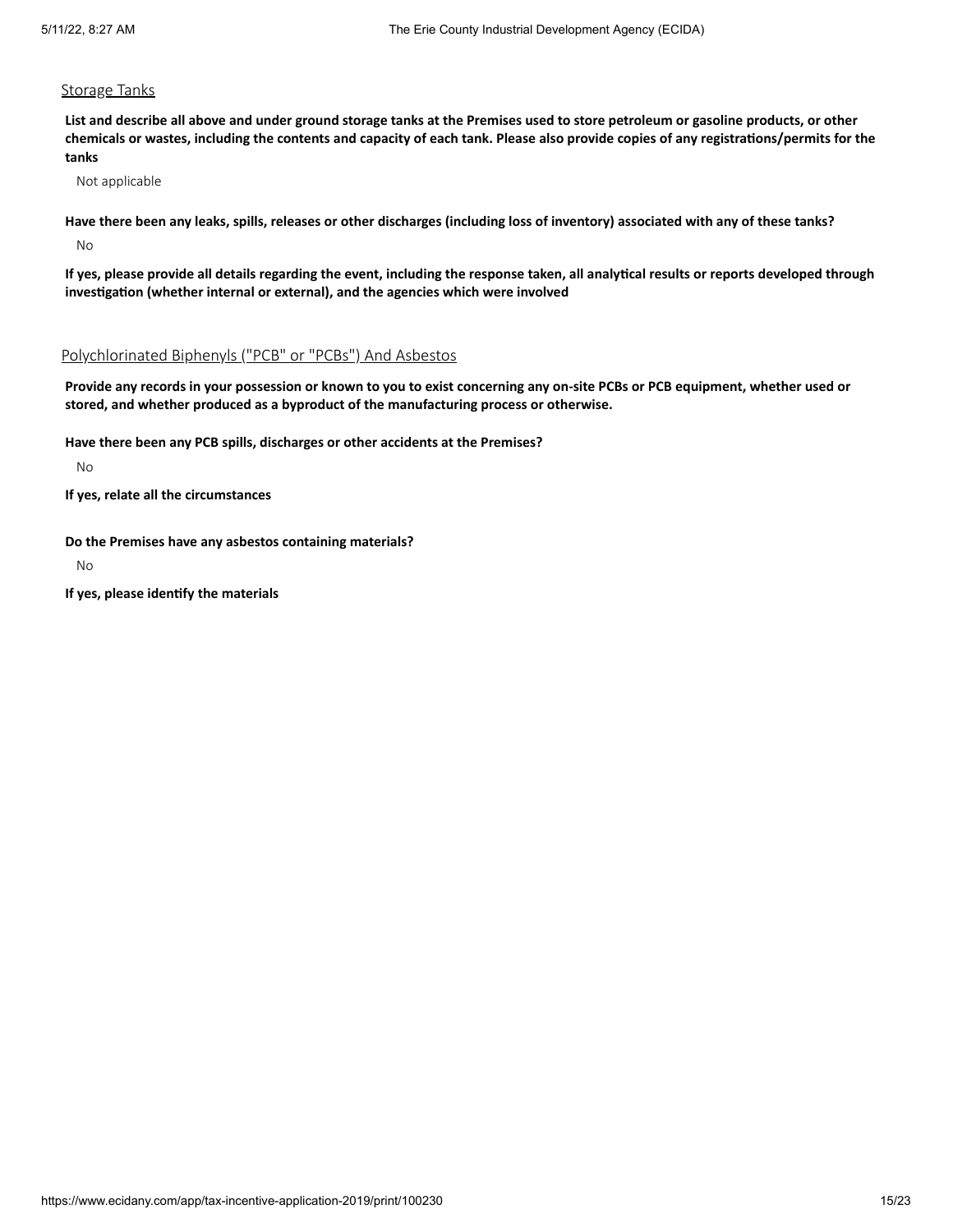#### **Section IV: Facility Type - Single or Multi Tenant**  $\mathcal{L}_{\mathcal{A}}$

## **Is this a Single Use Facility or a Multi-Tenant Facility?**

Single Use Facility

# For Single Use Facility

| <b>Occupant Name</b>  | Aebly and Associates Insurance Services, Inc.           |  |  |
|-----------------------|---------------------------------------------------------|--|--|
| <b>Address</b>        | 1471 Union Road (proposed new office building location) |  |  |
| <b>Contact Person</b> | Julius W Aebly, Jr.                                     |  |  |
| Phone                 | (716) 479-4620                                          |  |  |
| Fax                   | $(716)$ 675-2104                                        |  |  |
| E-Mail                | jaebly@aeblyandassociates.com                           |  |  |
| Federal ID#           | 16-1063621                                              |  |  |
| <b>SIC/NAICS Code</b> | 524210, 524298 & 524292                                 |  |  |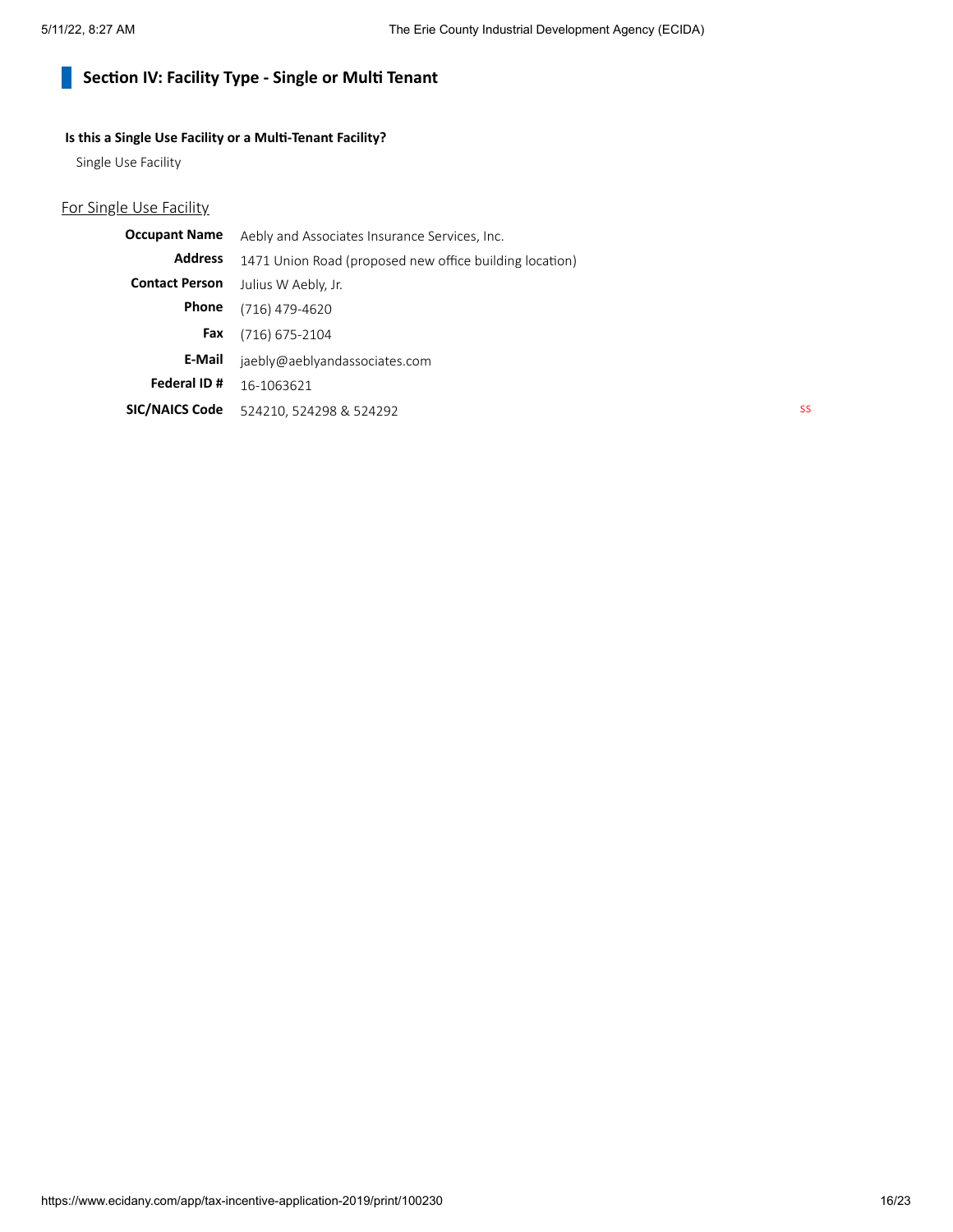## **Section V: Tenant Information**

## **PART 1 TO BE COMPLETED BY LESSEE (DEVELOPER)**

#### **Tenant Name**

Aebly and Associates Insurance Services, Inc

#### **Property Address:**

1471 Union Road (proposed new office building location)

## **City/Town/Village**

West Seneca

The following information is an outline relative to the potential client and their proposed contract to sublease space in the above reference facility

## **Amount of space to be leased (square feet)** 6,160 **What percentage of the building does this represent?** 100

**Are terms of lease:**

**NET** 

#### **If GROSS lease, please explain how Agency benefits are passed to the tenant**

**Estimated date of occupancy**

1/2/2023

## **PART 2 TO BE COMPLETED BY PROPOSED TENANT**

#### **Company Name:**

Aebly and Associates Insurance Services, Inc

## **Local Contact Person:**

Julius W Aebly, Jr.

#### **Title:**

President

#### **Current Address:**

3638 & 3640 Seneca Street, West Seneca, NY 14224

#### **Phone:**

(716) 479-4620

**Fax:**

(716) 675-2104

#### **E-Mail:**

jaebly@aeblyandassociates.com

**Website:**

www.aeblyandassociates.com

## **Company President/General Manager:**

Julius W. Aebly, Jr. **Number of employees moving to new project location:**

| <b>Full-Time:</b> |  |
|-------------------|--|
| 12                |  |
| Part-Time:        |  |
| 1                 |  |
| Total:            |  |
| 13                |  |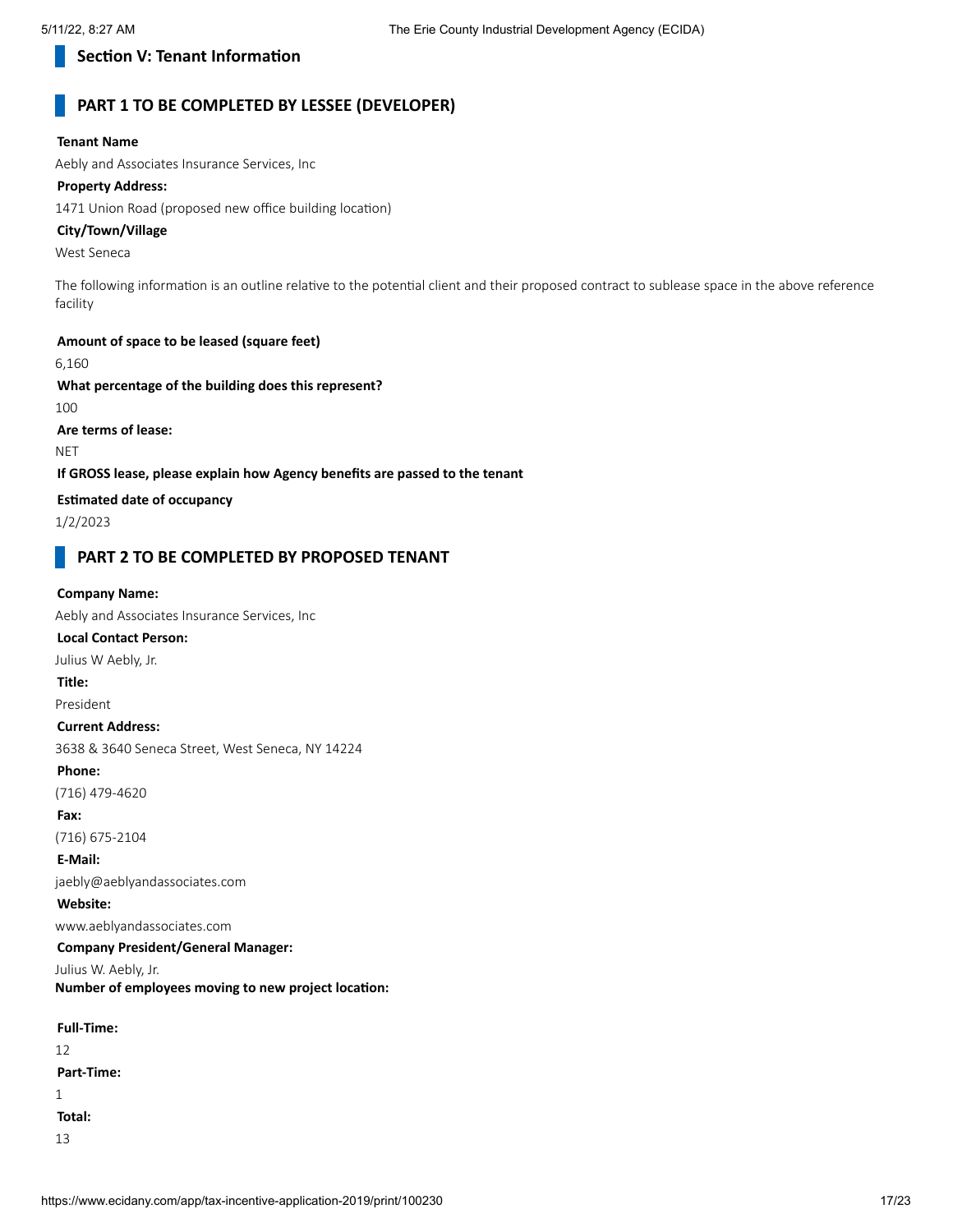#### Please describe briefly the nature of the business in which the proposed tenant is/will be engaged. This should include NAICS Code; type **of business and products or services; percent of total sales in Erie County and the United States:**

Our insurance firm is a diversified firm covering a wide area of insurance back-office operations and policy holder services. Our clients include policyholders of individual type insurance such as auto, home and life insurance; business clients who have business type insurance such as property, liability, worker compensation, employee benefits and other employer-based insurance for employees; and payroll services for employers. Some of our clients are fee-based clients that pay us for insurance advisory and consulting services. We also provide Third Party Administrative (TPA) services through the processing of claims and management of heath care accounts such as Flexible Spending Accounts (FSA's) and Health Reimbursement Arrangements (HRA's) and Health Savings Accounts (HSA's). The staff in our insurance office are conducting what we call back-office operations, which includes the processing of insurance claims, talking to clients and insurers over the phone about insurance matters, printing and mailing insurance policies, endorsements and ID cards, data entry, online processing of policyholder transactions with our different insurers and payroll processing to name a few. For this office location approximately 95% of sales will be in Erie County and the other 5% all within the United States.

Attach additional information as necessary.

#### **History of Company (i.e. start-up, recent acquisition, publicly traded)**

The company started as an unincorporated insurance agency in 1913. The earliest corporate records we have is a Certificate of Incorporation that was filed on 03/03/1976 under the name of Wishing-Walsh Agency, Inc. A Name Change was filed with the NYS Department of State changing the name to K.A. Jones Agency, Inc. on 05/05/1976, then a certificate changing the name to Walsh-Jones Agency Inc. was filed on 05/11/1978 and then finally a certificate changing the name to Aebly and Associates Insurance Services, Inc. was filed on 11/27/2017. Aebly and Associates Insurance Services, Inc. is a privately held company.

#### **Please list the square footage which the proposed tenant will lease at the Project location**

6,160

#### **Please list the square footage which the proposed tenant leases at its present location(s)**

3,500

#### **Describe the economic reason for either the increase or decrease in leased space.**

We are a growing firm who has no more space at our current two locations of 3638 Seneca Street and 3640 Seneca Street in West Seneca, NY. Our current office configuration in two separate buildings is not efficient and locating all employees in one location will not only allow us operate more efficiently, but it will also provide us with the updated office environment needed to compete in hiring additional professional staff and grow our business.

## Will the project result in a relocation and/or abandonment of other tenant/user(s) facilities in Erie County, or New York State? Yes

**If owned, what will happen to the existing facility once vacated?** 3638 Seneca Street and 3640 Seneca Street buildings will be sold

# **If leased, when does lease expire?**

12/31/1969

#### Are any of the proposed tenant's current operations located in facilities which have received an Industrial Development Agency benefit? No

**If yes, please provide details as to location, and amount of leased space, how long leased?**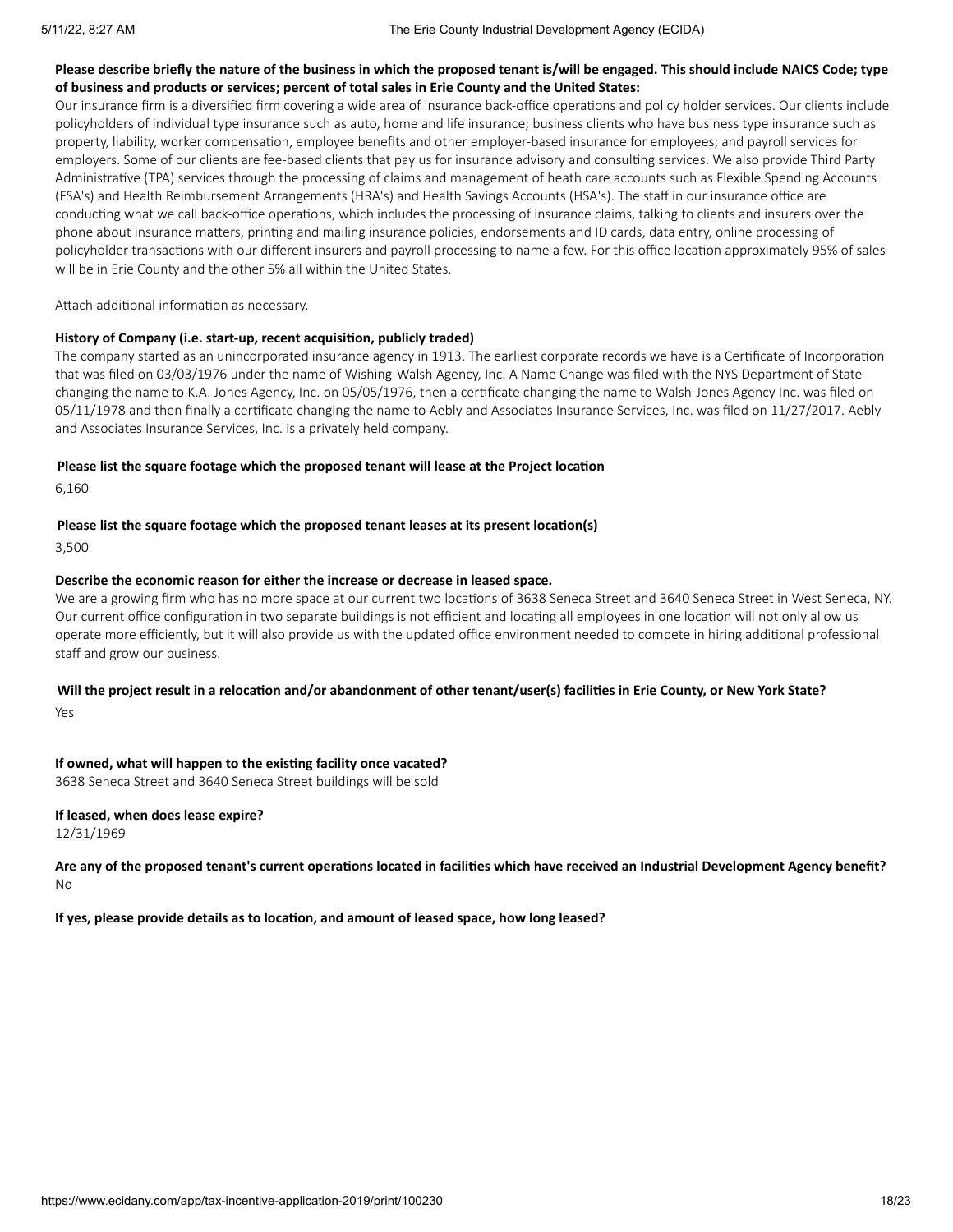## **Section VI: Retail Determination**

To ensure compliance with Section 862 of the New York General Municipal Law, the Agency requires additional information if the proposed Project is one where customers personally visit the Project site to undertake either a retail sale transaction or to purchase services. Please answer the following:

Will any portion of the project (including that portion of the costs to be financed from equity or other sources) consist of facilities or property that are or will be primarily used in making sales of goods or services to customers who personally visit the project site?

Yes

If yes, complete the Retail Questionnaire Supplement below. **If no, proceed to the next section.**

#### What percentage of the cost of the project will be expended on such facilities or property primarily used in making sales of goods or **services to customers who personally visit the project?**

2 %

If the answer to this is **less than 33%** do not complete the remainder of the page, proceed to the next section.

If the answer to A is Yes AND the answer to Question B is greater than 33.33%, indicate which of the following questions below apply to the project:

#### **Will the project be operated by a not-for-profit corporation?**

<BLANK>

Is the project location or facility likely to attract a significant number of visitors from outside the economic development region **(Erie,Niagara, Allegheny, Chautauqua and Cattaraugus counties) in which the project will be located?**

<BLANK>

If yes, please provide a third party market analysis or other documentation supporting your response.

Is the predominant purpose of the project to make available goods or services which would not, but for the project, be reasonably accessible to the residents of the municipality? Are services provided at the proposed project site needed because of a lack of **reasonably accessible retail trade facilities offering such goods or services?**

<BLANK>

If yes, please provide a market analysis supporting your response.

Will the project preserve permanent, private sector jobs or increase the overall number of permanent private sector jobs in the State **of New York?**

<BLANK>

**If yes, explain**

#### **Is the project located in a Highly Distressed Area?**

<BLANK>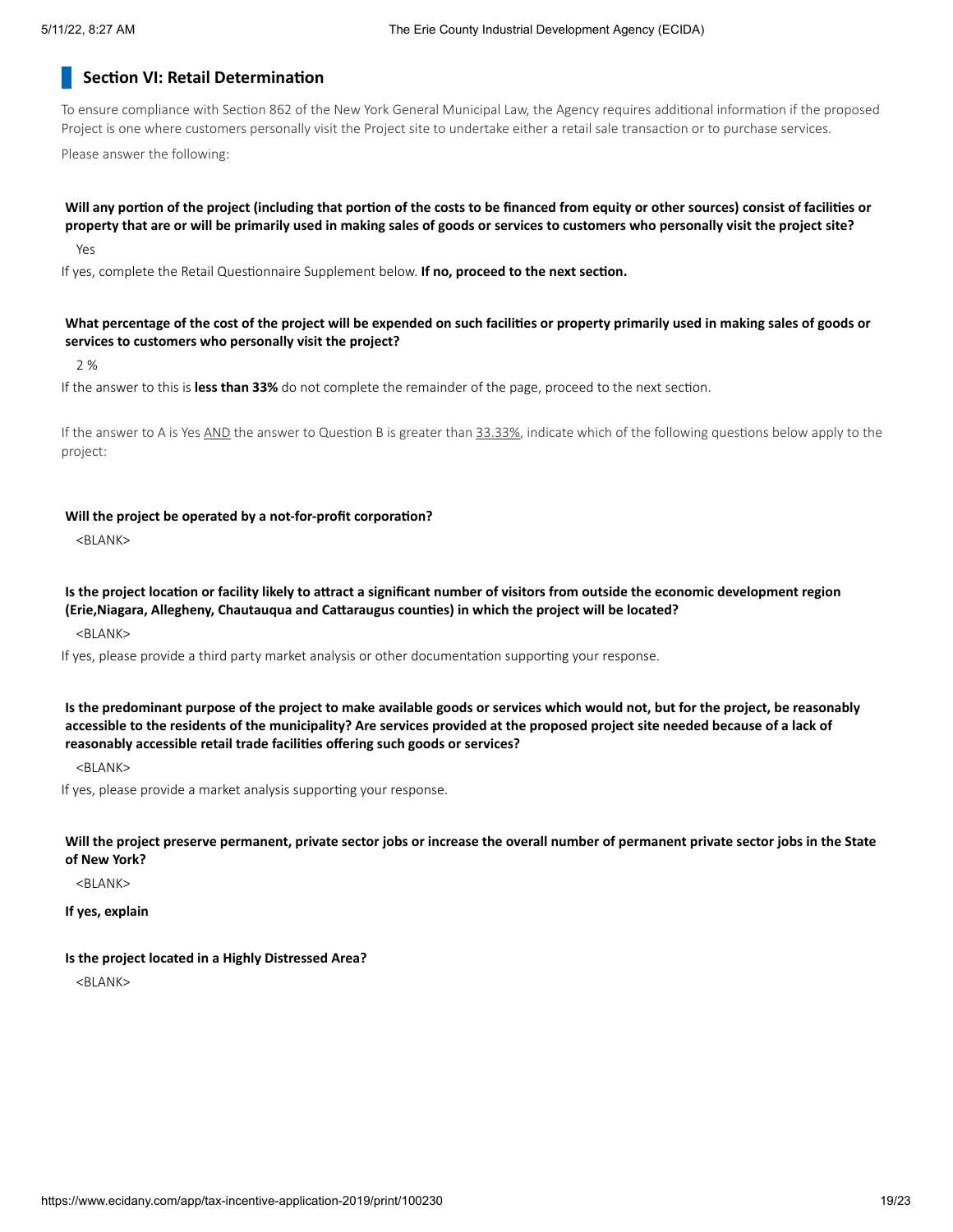#### **Section VII: Adaptive Reuse Projects** H

Adaptive Reuse is the process of adapting old structures or sites for new purposes.

### **Are you applying for tax incentives under the Adaptive Reuse Program?**

No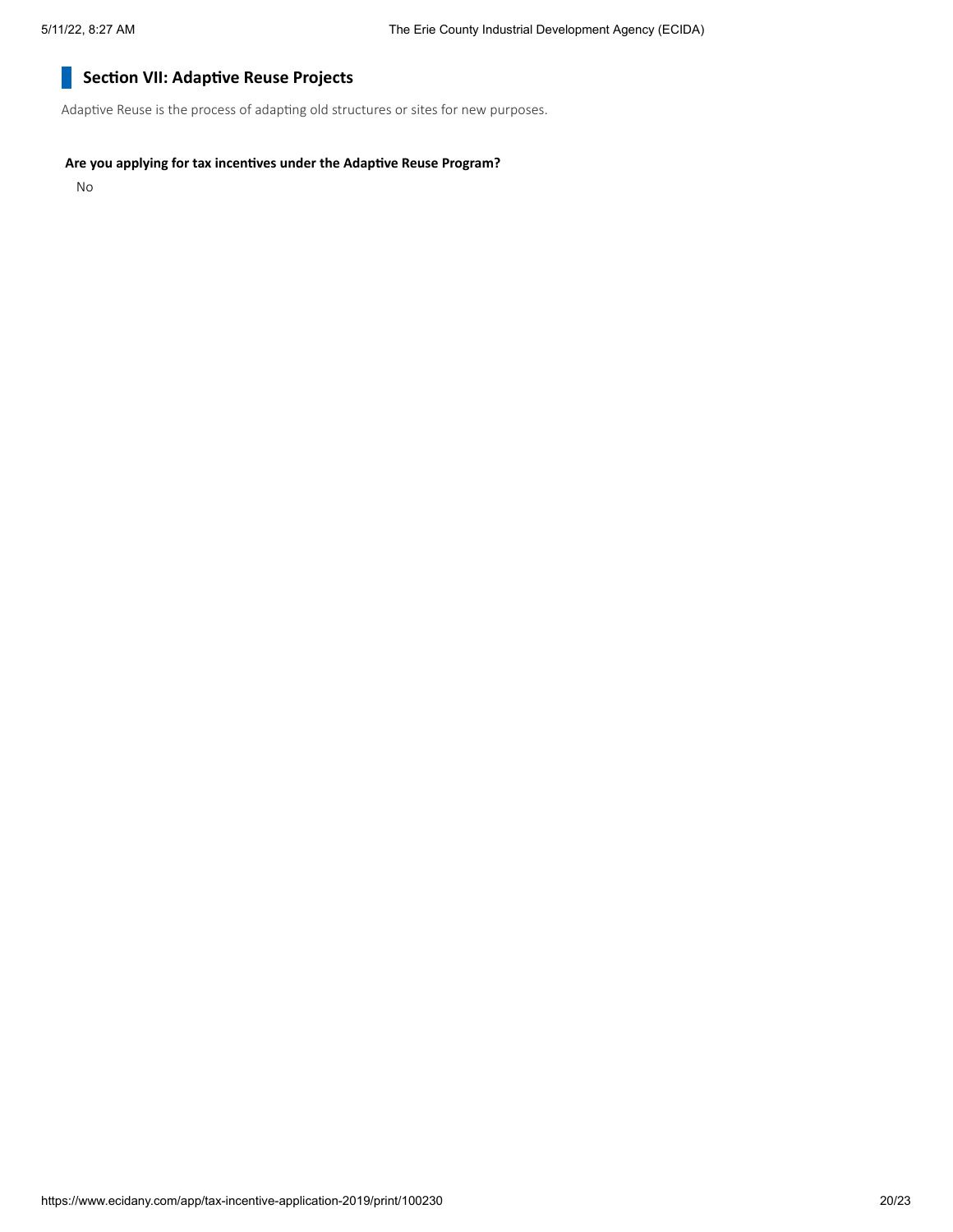## **Section VIII: Inter-Municipal Move Determination**

The Agency is required by state law to make a determination that, if completion of a Project benefiting from Agency Financial Assistance results in the removal of an industrial or manufacturing plant of the project occupant from one area of the state to another area of the state or in the abandonment of one or more plants or facilities of the project occupant located within the state, Agency financial Assistance is required to prevent the project occupant from relocating out of the state, or is reasonably necessary to preserve the project occupant's competitive position in its respective industry.

#### **Current Address**

3638 Seneca Street and 3640 Seneca Street

#### **City/Town**

West Seneca

#### **State**

New York

#### **Zip Code**

14224

Will the project result in the removal of an industrial or manufacturing plant of the Project occupant from one area of the state to **another area of the state?**

 $N<sub>0</sub>$ 

Will the project result in the abandonment of one or more plants or facilities of the Project occupant located within the state? No

If Yes to either question, explain how, notwithstanding the aforementioned closing or activity reduction, the Agency's Financial Assistance is required to prevent the Project from relocating out of the State, or is reasonably necessary to preserve the Project **occupant's competitive position in its respective industry:**

**Does this project involve relocation or consolidation of a project occupant from another municipality?**

| <b>Within New York State</b>                                | No. |
|-------------------------------------------------------------|-----|
| <b>Within Erie County</b>                                   | Yes |
| The Marchael and the accountance in the account and a first |     |

**If Yes to either question, please, explain** We will move from our two existing smaller locations to this larger office building within Erie County.

**Will the project result in a relocation of an existing business operation from the City of Buffalo?**

No

If yes, please explain the factors which require the project occupant to relocate out of the City of Buffalo (For example, present site is **not large enough, or owner will not renew leases etc.)**

#### What are some of the key requirements the project occupant is looking for in a new site? (For example, minimum sq. ft., 12 foot **ceilings, truck loading docs etc.)**

Primary consideration is that the new building provide a new and professional office environment that is conducive to conducting business in a paperless, professional and streamlined work environment and which affords us the opportunity to compete for new employees in this new highly competitive employment market.

## If the project occupant is currently located in Erie County and will be moving to a different municipality within Erie County, has the project occupant attempted to find a suitable location within the municipality in which it is currently located?

No

#### **What factors have lead the project occupant to consider remaining or locating in Erie County?**

We believe that the educated and hardworking employees located in Erie County give us the ability to compete in our business. With the financial assistance from this Agency, we will be able to afford this new project which will help retain existing employees and attract new employees and provide benefits to both the Town of West Seneca and Erie County.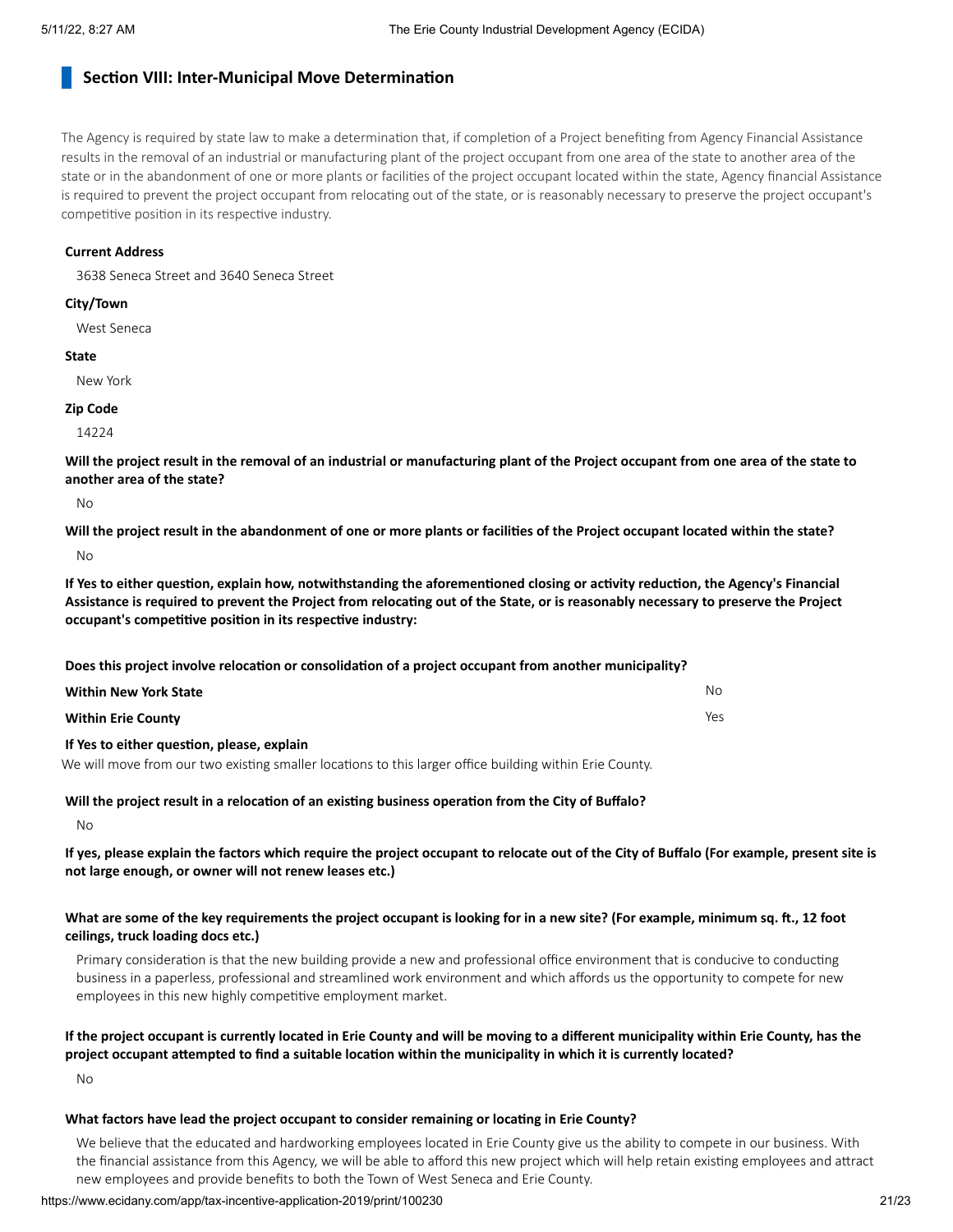## If the current facility is to be abandoned, what is going to happen to the current facility that project occupant is located in?

They will be sold, not abandoned.

#### Please provide a list of properties considered, and the reason they were not adequate. (Some examples include: site not large enough, layout was not appropriate, did not have adequate utility service, etc.) Please include full address for locations.

3638 Seneca Street - current location is too small, too old, and not conducive to a collaborative work environment. 3640 Seneca Street - current location is too small, too old, and not conducive to a collaborative work environment. 3625 Seneca Street - site was not large enough and the layout was not conducive to a collaborative work environment. 150 Empire Drive - layout was not good for a professional office operation 1293 Union Rd - mixed use building would not work for our operation 2060 Union Rd - too small for our operation and growth plans 1251 Union Rd - too small of a building and insufficient parking 4085 Seneca Street - office layout would not work 5266 Seneca Street - office layout would not work